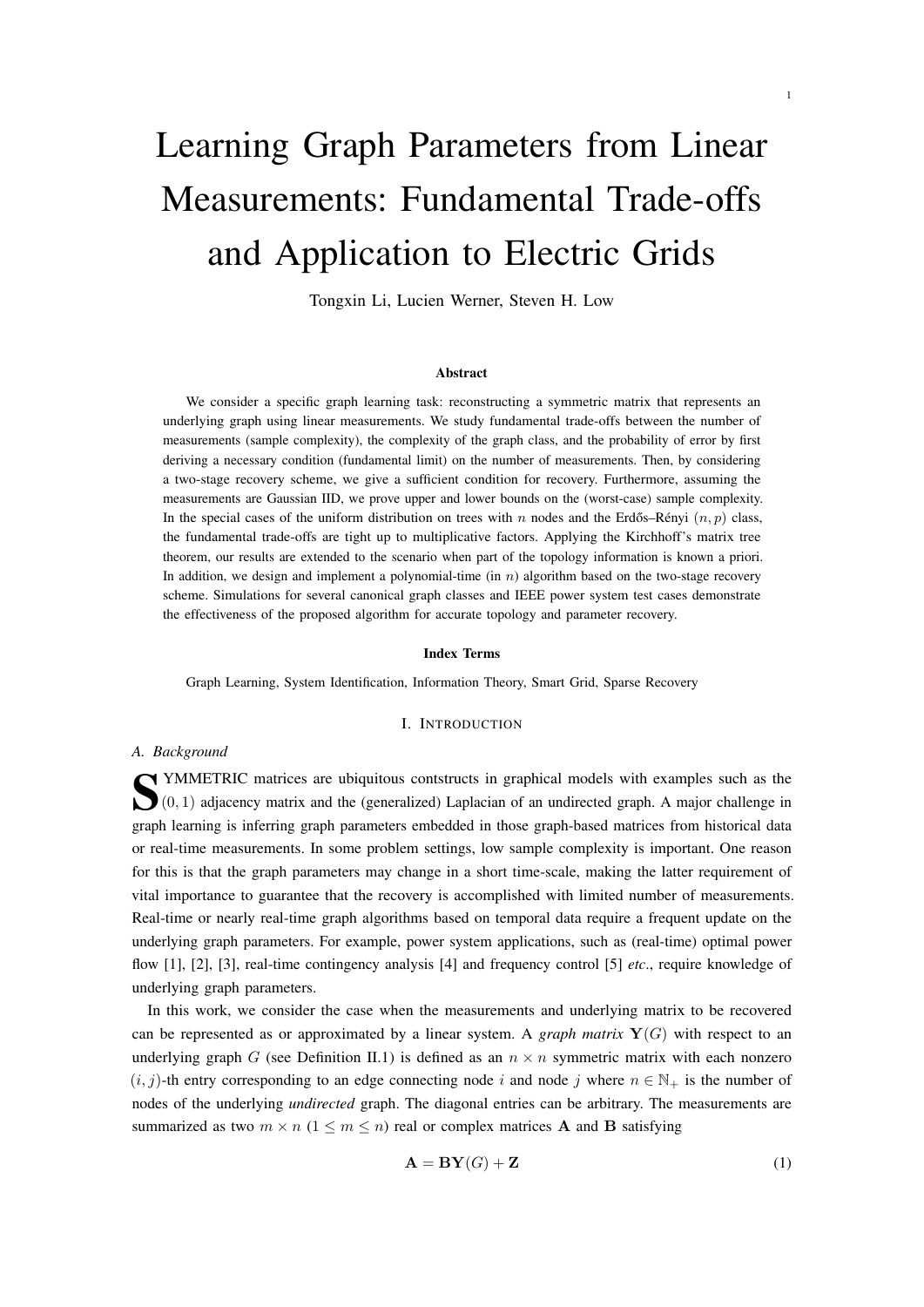where **Z** is additive noise.

We focus on the following problems:

- *Fundamental Trade-offs* What is the *minimum number* m of linear measurements required for reconstructing the *symmetric* matrix Y? Is there an algorithm *asymptotically achieving* recovery with the minimum number of measurements? Can we characterize the sample complexity when the measurements are Gaussian IID<sup>1</sup>?
- *Applications to Electrical Grids* Do the theoretical guarantees on sample complexity result in a practical algorithm (in terms of both sample and computational complexity) for recovering electric grid topology and parameters?

#### *B. Related Work*

Information-theoretic tools have been widely applied to derive fundamental limits for learning graph structures. For a Markov random field (MRF) with bounded maximum degree, [6] derived necessary conditions on the number of samples for estimating the underlying graph structure using Fano's inequality (see [7]). For Ising models, [8] combined Fano's inequality with *typicality* to derive weak and strong converse. Similar techniques have also been applied to Gaussian graphical models [9] and Bayesian networks [10]. Fundamental limits for noisy compressed sensing have been extensively studied in [11] under an information theoretic framework.

Algorithms for learning sparse graphical model structures have a rich tradition in previous literature. For general MRFs, learning the underlying graph structures is known to be NP-hard [12]. However, in the case when the underlying graph is a tree, the classical Chow-Liu algorithm [13] offers an efficient approach to structure estimation. Recent results contribute to an extensive understanding of the Chow-Liu algorithm. The authors in [14] analyzed the error exponent and showed experimental results for chain graphs and star graphs. For pairwise binary MRFs with bounded maximum degree, [6] provides sufficient conditions for for correct graph selection. Similar achievability results for Ising models are in [8].

For applications in electric grids, based on a similar linear system as in (3), [15] uses regression to recover the symmetric graph parameters (which is the admittance matrix in the power network) where the matrix **B** is of full column rank, implying that at least  $m = \Omega(n)$  measurements are necessary. Compressed sensing ([16], [17]), however suggests that recovering the graph matrix may take much fewer number of measurements by fully utilizing the sparsity of  $Y$ . Some experimental results for recovering topology of a power network based on compressed sensing algorithms are reported in [18]. Nonetheless, in the worst case, some of the columns (or rows) of  $Y$  may be dense vectors consisting of many non-zeros, prohibiting us from applying compressed sensing algorithms to recover each of the columns (or rows) of Y separately. Moreover, the columns to be recovered may not share the same support set. Thus many distributed compressed sensing schemes (*cf.* [19]) are not directly applicable in this situation. This motivates us to handle the difficulty that for a randomly chosen graph, some of the columns (or rows) in the corresponding graph matrix may not be sparse by considering a new two-stage recovery scheme. Based on single-type measurements (either current or voltage), correlation analysis has been applied for topology identification [20], [21], [22]. Approximating the measurements as normal distributed random variables, [23] proposed an approach for topology identification with limited measurements. A graphical learning-based approach was provided by [24]. Recently, data-driven methods were studied for parameter estimation [25].

<sup>1</sup>This means the entries of the matrix  $\bf{B}$  are IID normally distributed.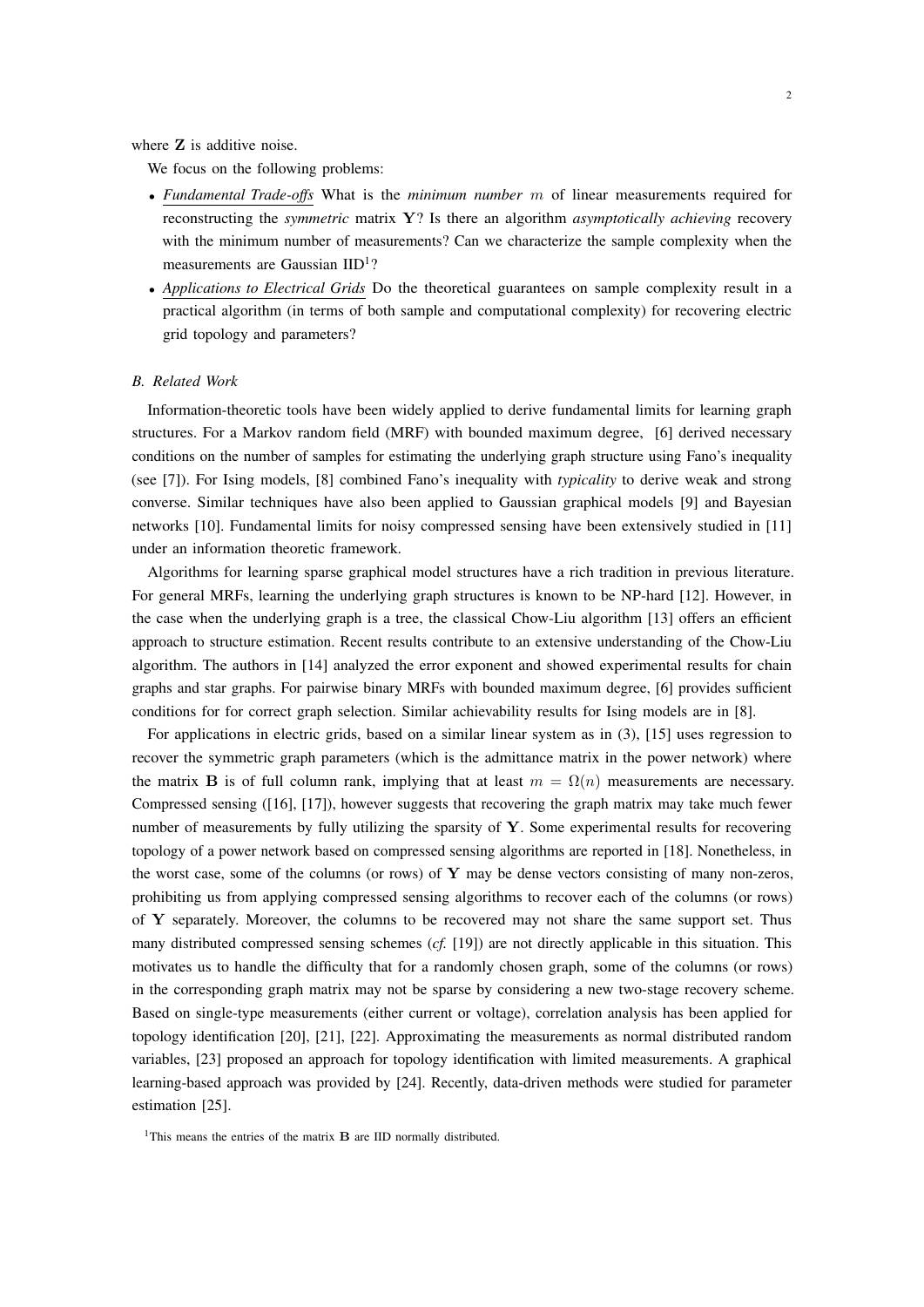# *C. Our Contributions*

We demonstrate that the linear system in (1) can be used to learn the topology and parameters of a graph. Our framework can be applied to perform system identification in electrical grids by leveraging synchronous nodal current and voltage measurements obtained from phasor measurement units (PMUs).

The main results of this paper are summarized here.

- 1) *Fundamental Trade-offs*: In Theorem III.1, we derive a general lower bound on the *probability of error* for topology identification (defined in (4)). In Section III-B, we describe a simple two-stage recovery scheme combining  $\ell_1$ -norm minimization with an additional step called *consistency-checking*. For any arbitrarily chosen distribution, we characterize it using the definition of  $(\lambda, K)$ *-sparsity* (see Definition III.1) and argue that if a graph is drawn according to such a distribution, then the number of measurements required for exact recovery is bounded from above as in Theorem III.2.
- 2) *(Worst-case) Sample Complexity*: We focus on the case when the matrix B has Gaussian IID entries in Section IV. Under this assumption, we provide upper and lower bounds on the worst-case sample complexity in Theorem IV.2. We show two applications of Theorem IV.2 for the uniform sampling of trees and the Erdős–Rényi  $(n, p)$  model in Corollary IV.1 and IV.2, respectively.
- 3) *(Heuristic) Algorithm*: Motivated by the two-stage recovery scheme, a heuristic algorithm with polynomial (in  $n$ ) running-time is reported in Section VI, together with simulation results for power system test cases validating its performance in Section VII.

#### *D. Outline of the Paper*

The remaining content is organized as follows. In Section II, we specify our models. In Section III-A, we present the converse result as fundamental limits for recovery. The achievability is provided in III-B. We present our main result as the worst-case sample complexity for Gaussian IID measurements in Section IV. A heuristic algorithm together with simulation results are reported in Section VI and VII.

# II. MODEL AND DEFINITIONS

#### *A. Notation*

Let  $\mathbb F$  denote a field that can either be the set of real numbers  $\mathbb R$ , or the set of complex numbers  $\mathbb C$ . The set of all symmetric  $n \times n$  matrices whose entries are in  $\mathbb F$  is denoted by  $\mathbb S^{n \times n}$ . The imaginary unit is denoted by j. Throughout the work, let  $log (·)$  denote the binary logarithm with base 2 and let  $ln (·)$ denote the natural logarithm with base e. We use  $\mathbb{E}[\cdot]$  to denote the expectation of random variables if the underlying probability distribution is clear. The mutual information is denoted by  $\mathbb{I}(\cdot)$ . The (differential) entropy is denoted by  $\mathbb{H}(\cdot)$  and in particular, we use  $h(\cdot)$  for binary entropy. To distinguish random variables and their realizations, we follow the convention and denote the former by capital letters (*e.g.,* A) and the latter by lower case letters (*e.g.,* a). The symbol C is used to designate a constant.

Matrices are denoted in boldface (*e.g.*, **A**, **B** and **Y**). The *i*-th row, the *j*-th column and the  $(i, j)$ -th entry of a matrix **A** are denoted by  $A^{(i)}$ ,  $A_j$  and  $A_{i,j}$  respectively. For notational convenience, let S be a subset of N. Denote by  $S^c := \mathcal{N} \setminus \mathcal{S}$  the complement of S and by  $A^S$  a sub-matrix consisting of  $|S|$ columns of the matrix A whose indices are chosen from S. The notation  $\top$  denotes the transpose of a matrix, det ( $\cdot$ ) calculates its determinant, and supp ( $\cdot$ ) is its support. For the sake of notational simplicity, we use big O notation ( $o, \omega, O, \Omega, \Theta$ ) to quantify asymptotic behavior. Table I summarizes the notation used throughout the paper.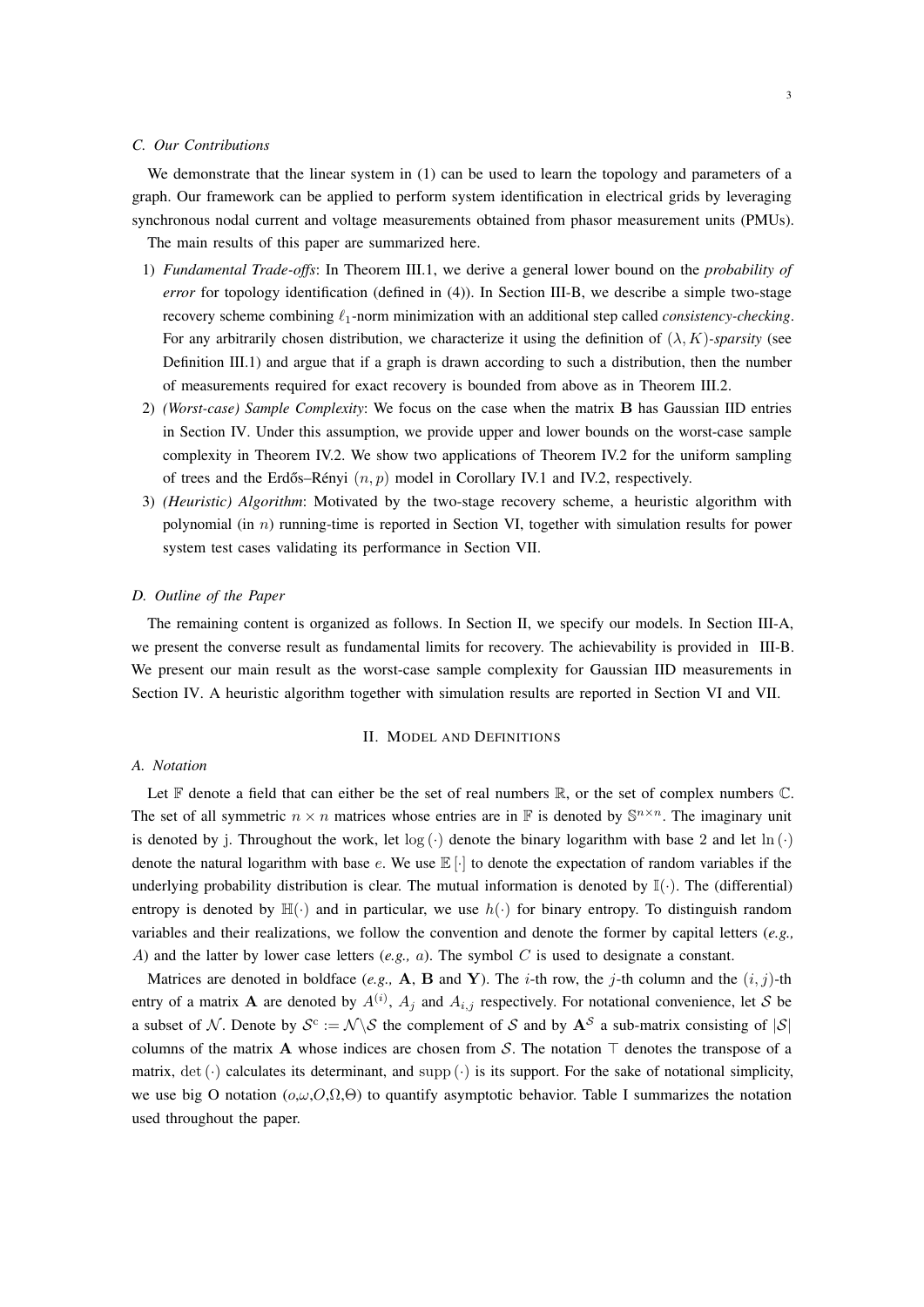Table I LIST OF COMMONLY APPEARED NOTATIONS, SYMBOLS AND ACRONYMS IN THIS PAPER.

|                                                                                 | Graph Model                                     |  |  |  |  |  |
|---------------------------------------------------------------------------------|-------------------------------------------------|--|--|--|--|--|
| $\boldsymbol{n}$                                                                | Number of nodes                                 |  |  |  |  |  |
|                                                                                 | Degree of node $j$                              |  |  |  |  |  |
|                                                                                 | Set of $n$ nodes                                |  |  |  |  |  |
| $\begin{array}{c} d_j \ \mathcal{N} \ \mathcal{E} \ G \ \mathsf{G} \end{array}$ | Set of edges                                    |  |  |  |  |  |
|                                                                                 | Underlying graph                                |  |  |  |  |  |
|                                                                                 | Candidacy set consisting of all possible graphs |  |  |  |  |  |
| $G_{\mathrm{All}}$                                                              | Set of all graphs with $n$ vertices             |  |  |  |  |  |
| $T_{\text{All}}$                                                                | Set of all trees with $n$ vertices              |  |  |  |  |  |
| $T_H$                                                                           | Set of all spanning trees of a sub-graph $H$    |  |  |  |  |  |
| G                                                                               | Probability distribution of $G$ in $G$          |  |  |  |  |  |
| Y                                                                               | $n \times n$ symmetric matrix to be recovered   |  |  |  |  |  |
| Measurements                                                                    |                                                 |  |  |  |  |  |
| $\boldsymbol{m}$                                                                | Number of measurements                          |  |  |  |  |  |
| $\mathcal M$                                                                    | Set of measurement indexes                      |  |  |  |  |  |
| $\mathbf{A}, \mathbf{B}$                                                        | Matrices of Measurements                        |  |  |  |  |  |
| $A^{(i)}$                                                                       | <i>i</i> -th row of the matrix $\bf{A}$         |  |  |  |  |  |
| $A_i$                                                                           | <i>i</i> -th column of the matrix $\bf{A}$      |  |  |  |  |  |
| $A_{i,j}$                                                                       | $(i, j)$ -th entry of the matrix <b>A</b>       |  |  |  |  |  |
| z                                                                               | Additive output noise                           |  |  |  |  |  |
|                                                                                 | <b>Other Nomenclature</b>                       |  |  |  |  |  |
| R.                                                                              | Set of real numbers                             |  |  |  |  |  |
| $\mathbb C$                                                                     | Set of complex numbers                          |  |  |  |  |  |
| F                                                                               | Either $\mathbb R$ or $\mathbb C$               |  |  |  |  |  |
| j                                                                               | Imaginary unit                                  |  |  |  |  |  |
| supp                                                                            | Support set of a vector                         |  |  |  |  |  |

# *B. Graphical Model*

Denote by  $\mathcal{N} = \{1, \ldots, n\}$  a set of n nodes and consider an *undirected* graph  $G = (\mathcal{N}, \mathcal{E})$  (with no self-loops) whose edge set  $\mathcal{E} \subseteq \mathcal{N} \times \mathcal{N}$  contains the desired topology information. The degree of each node j is denoted by  $d_i$ . The connectivity between the nodes is unknown and our goal is to determine it by learning the associated *graph matrix* using linear measurements.

**Definition II.1** (Graph Matrix). Provided with an underlying graph  $G = (\mathcal{N}, \mathcal{E})$ , a *symmetric* matrix  $\mathbf{Y}(G) \in \mathbb{S}^{n \times n}$  is called a *graph matrix* if the following conditions hold:

$$
Y(G)_{i,j} = \begin{cases} \neq 0 & \text{if } i \neq j \text{ and } (i,j) \in \mathcal{E} \\ 0 & \text{if } i \neq j \text{ and } (i,j) \notin \mathcal{E} \\ \text{arbitrary} & \text{otherwise} \end{cases}.
$$

Remark 1. Our theorems can be generalized to recover a broader class of symmetric matrices, as long as the matrix to be recovered satisfies (1) Knowing  $\mathbf{Y}(G) \in \mathbb{F}^{n \times n}$  gives the full knowledge of the topology of G; (2) The number of non-zero entries in a column of  $Y(G)$  has the same order as the degree of the corresponding node, *i.e.*, there is a positive constant  $C > 0$  such that  $|\text{supp}(Y_j)| = Cd_j$ , for all  $j \in \mathcal{N}$ . To have a clear presentation, we consider specifically the case  $C = 1$ .

In this work, we employ a probabilistic model and assume that the graph  $G$  is chosen randomly from a *candidacy set* G, according to some distribution G. Both the candidacy set G and distribution G are not known to the estimator.

Example II.1. We exemplify some possible choices of the candidacy set and distribution:

(a) *(Mesh Network)* When G represents a transmission (mesh) power network and no prior information is available, the corresponding candidacy set  $G_{\text{All}}$  consisting of all graphs with n nodes and G is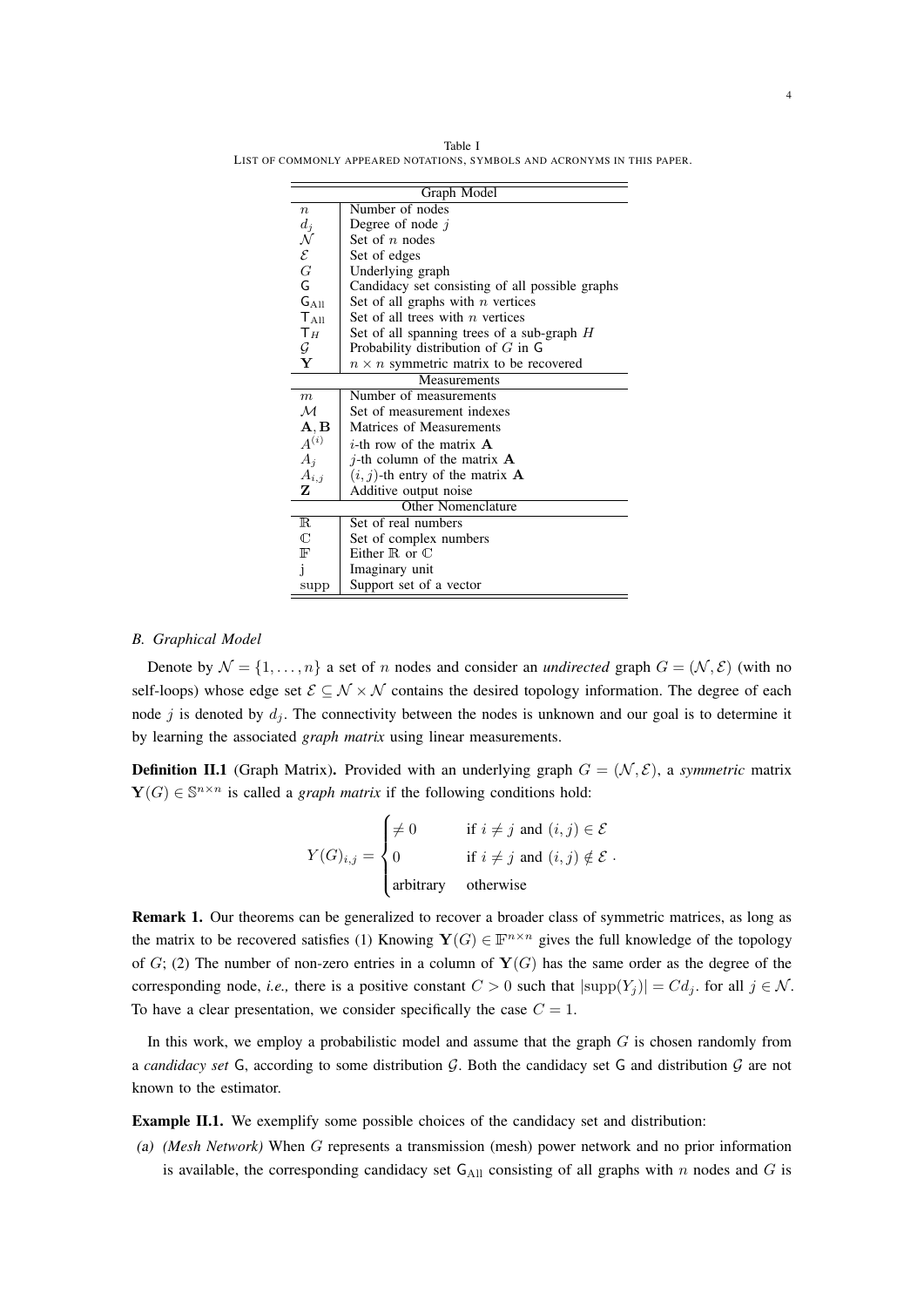selected uniformly at random from  $G_{All}$ . Moreover,  $|G_{All}| = 2^{\binom{n}{2}}$  in this case.

- (b) *(Radial Network)* When G represents a distribution (radial) power network and no other prior information available, then the corresponding candidacy set  $T_{All}$  is a set containing all spanning trees of the complete graph with n buses and G is selected uniformly at random from  $T_{All}$ ; the cardinality is  $|T_{All}| = n^{n-2}$  followed by Cayley's formula.
- (c) *(Radial Network with Prior Information)* When  $G = (\mathcal{N}, \mathcal{E})$  represents a distribution (radial) power network, and we further know that some of the buses cannot be connected (which may be inferred from locational/geographical information), then the corresponding candidacy set  $T_H$  is a set of spanning trees of a sub-graph  $H = (\mathcal{N}, \mathcal{E}_H)$  with n buses. An edge  $e \notin \mathcal{E}_H$  if and only if we know  $e \notin \mathcal{E}$ . The size of  $\mathsf{T}_H$  is given by Kirchhoff's matrix tree theorem (c.f. [26]). See Theorem V.1.
- (d) *(Erdős–Rényi*  $(n, p)$  *model)* In a more general setting, G can be a random graph chosen from an ensemble of graphs according to a certain distribution. When a graph  $G$  is sampled according to the Erdős–Rényi  $(n, p)$  model, each edge of G is connected IID with probability p. We denote the corresponding graph distribution for this case by  $\mathcal{G}_{\text{ER}}(n, p)$  for convenience.

The next section is devoted to describing available measurements.

# *C. Linear System of Measurements*

Suppose the measurements are sampled discretely and indexed by the elements of the set  $\{1, \ldots, m\}$ . As a general framework, the measurements are collected in two matrices A and B and defined as follows.

**Definition II.2** (Generator and Measurement Matrices). Let m be an integer with  $1 \le m \le n$ . The *generator matrix* **B** is an  $m \times n$  *random* matrix and the *measurement matrix* **A** is an  $m \times n$  matrix with entries selected from  $\mathbb F$  that satisfy the linear system (1):

$$
\mathbf{A} = \mathbf{BY}(G) + \mathbf{Z}
$$

where  $Y(G) \in \mathbb{S}^{n \times n}$  is a graph matrix to be recovered, with an underlying graph G and  $\mathbf{Z} \in \mathbb{F}^{m \times n}$ denotes the random *additive noise*. We call the the recovery *noiseless* if  $Z = 0$ . Our goal is to resolve the matrix  $Y(G)$  based on given matrices **A** and **B**.

#### *D. Applications to Electrical Grids*

Various applications fall into the framework in (1). Here we present two examples of the graph identification problem in power systems. The measurements are modeled as time series data obtained via nodal sensors at each node, *e.g.,* PMUs, smart switches, or smart meters.

*1) Example* 1*: Nodal Current and Voltage Measurements:* We assume data is obtained from a short time interval over which the unknown parameters in the network are *time-invariant*.  $Y \in \mathbb{C}^{n \times n}$  denotes the *nodal admittance matrix* of the network and is defined

$$
Y_{i,j} := \begin{cases} -y_{i,j} & \text{if } i \neq j \\ y_i + \sum_{k \neq i} y_{i,k} & \text{if } i = j \end{cases} \tag{2}
$$

where  $y_{i,j} \in \mathbb{C}$  is the admittance of line  $(i, j) \in \mathcal{E}$  and  $y_i$  is the self-admittance of bus i. Note that if two buses are not connected then  $Y_{i,j} = 0$ .

The corresponding generator and measurement matrices are formed by simultaneously measuring both currents (or equivalently, power injections) and voltages at each node and at each time step. For each  $t = 1, \ldots, m$ , the nodal current injections are collected in an *n*-dimensional random vector  $I_t = (I_{t,1}, \ldots, I_{t,n})$ . Concatenating the  $I_t$  into a matrix we get  $\mathbf{I} := [I_1, I_2, \ldots, I_m]^\top \in \mathbb{C}^{m \times n}$ . The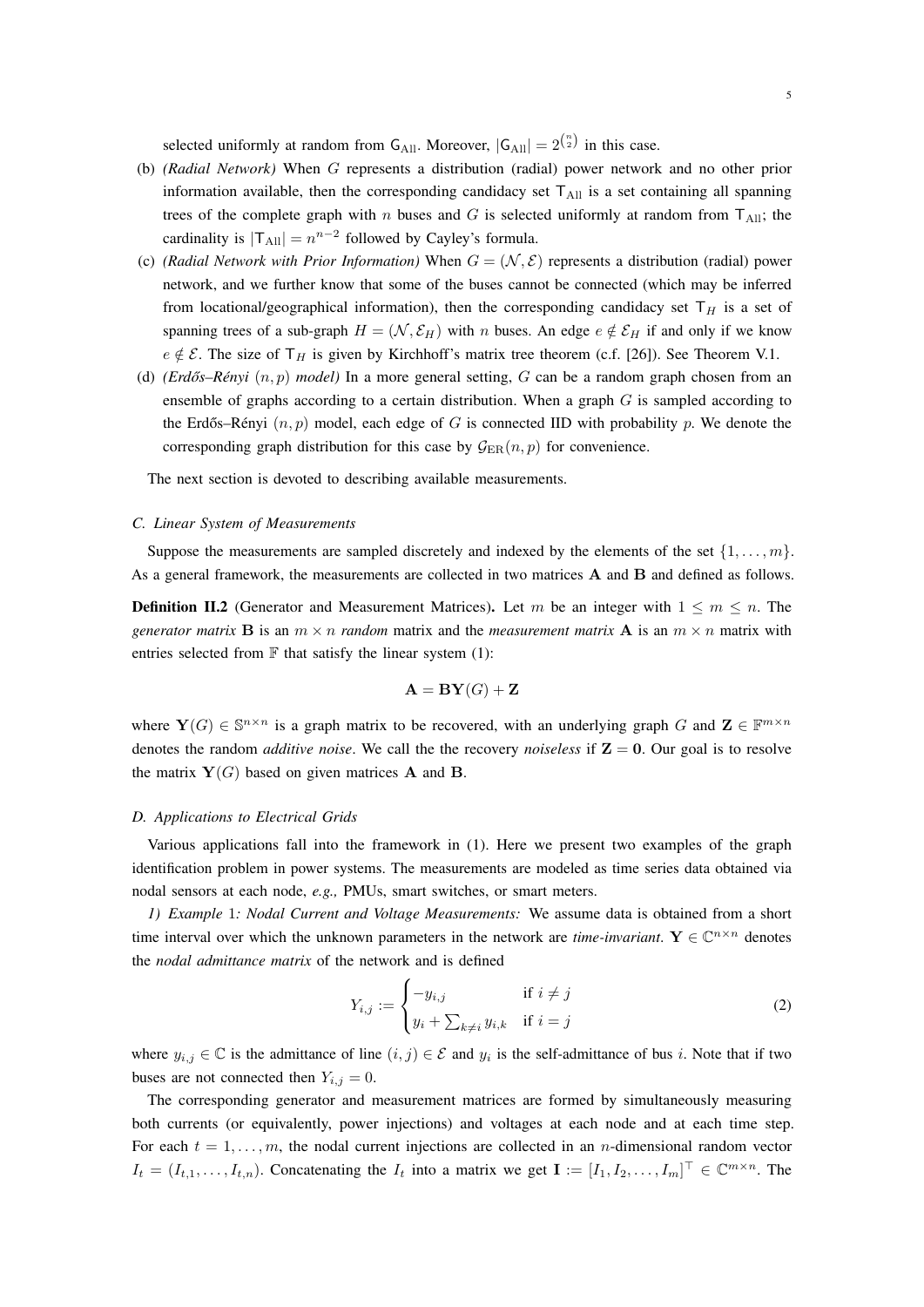generator matrix  $\mathbf{V} := [V_1, V_2, \dots, V_m]^\top \in \mathbb{C}^{m \times n}$  is constructed analogously. Each pair of measurement vectors  $(I_t, V_t)$  from **I** and **V** must satisfy Kirchhoff's and Ohm's laws,

$$
I_t = \mathbf{Y} V_t, \quad t = 1, \dots, m. \tag{3}
$$

In matrix notation (3) is equivalent to  $I = VY$ , which is a noiseless version of the linear system defined in (1).

Compared with only obtaining one of the current, power injection or voltage measurements (for example, as in [20], [14], [21]), collecting simultaneous current-voltage pairs doubles the amount of data to be acquired and stored. There are benefits however. First, exploiting the physical law relating voltage and current not only enables us to identify the topology of a power network but also recover the parameters of the admittance matrix. Furthermore, dual-type measurements significantly reduce the sample complexity for topology recovery, compared with the results for single-type measurements.

*2) Example* 2*: Nodal Power Injections and Phase Angles:* Similar to the previous example, at each time  $t = 1, \ldots, m$ , denote by  $P_{t,j}$  and  $\theta_{t,j}$  the active nodal power injection and the phase of voltage at node j respectively. The matrices  $P \in \mathbb{R}^{m \times n}$  and  $\theta \in \mathbb{R}^{m \times n}$  are constructed in a similar way by concatenating the vectors  $P_t = (P_{t,1}, \ldots, P_{t,n})$  and  $\theta_t = (\theta_{t,1}, \ldots, \theta_{t,n})$ . The matrix representation of the DC power flow model can be expressed as a linear system  $P = \theta \text{CSC}^{\top}$ , which belongs to the general class represented in (1). Here, the diagonal matrix  $S \in \mathbb{R}^{|\mathcal{E}| \times |\mathcal{E}|}$  is the susceptence matrix whose e-th diagonal entry represents the susceptence on the e-th edge in  $\mathcal E$  and  $\mathbf C \in \{-1,0,1\}^{n\times|\mathcal E|}$  is the node-to-link incidence matrix of the graph. The vertex-edge incidence matrix<sup>2</sup> C  $\in \{-1,0,1\}^{n\times |\mathcal{E}|}$  is defined as

$$
C_{j,e} := \begin{cases} 1, & \text{if bus } j \text{ is the source of } e \\ -1, & \text{if bus } j \text{ is the target of } e \\ 1, & \text{otherwise} \end{cases}
$$

Note that  $CSC<sup>T</sup>$  specifies both the network topology and the susceptences of power lines.

#### *E. Probability of Error as the Recovery Metric*

We define the error criteria considered in this paper. We refer to finding the edge set  $\mathcal E$  of G via matrices A and B as the *topology identification problem* and recovering the graph matrix Y via matrices A and B as the *parameter reconstruction problem*.

**Definition II.3.** Let f be a function or algorithm that returns an estimated graph matrix  $X = f(A, B)$ given inputs **A** and **B**. The *probability of error for topology identification*  $\mathbb{P}_{\text{error}}^{\text{TI}}$  is defined to be the probability that the estimated edge set is not equal to the correct edge set:

$$
\mathbb{P}_{\text{error}}^{\text{TI}} := \mathbb{P}\left(\text{supp}(\mathbf{X}) \neq \text{supp}\left(\mathbf{Y}(G)\right)\right) \tag{4}
$$

where the probability is taken over the randomness in  $G$ , **B**, and **Z**. The *probability of error for (noiseless*<sup>3</sup>) *parameter reconstruction*  $\mathbb{P}_{\rm error}^{\rm PR}$  is defined to be the probability that the estimate **X** is not equal to the

<sup>&</sup>lt;sup>2</sup>Although the underlying network is a directed graph, when considering the fundamental limit for topology identification, we still refer to the recovery of an undirected graph G.

<sup>&</sup>lt;sup>3</sup>In this exploratory work, we assume the measurements are noiseless and algorithms seek to recover each entry of the graph matrix *exactly*. When the measurements are noisy, Theorem III.1 provides general converse results as trade-offs between the number of measurement needed and the probability of error defined in (5).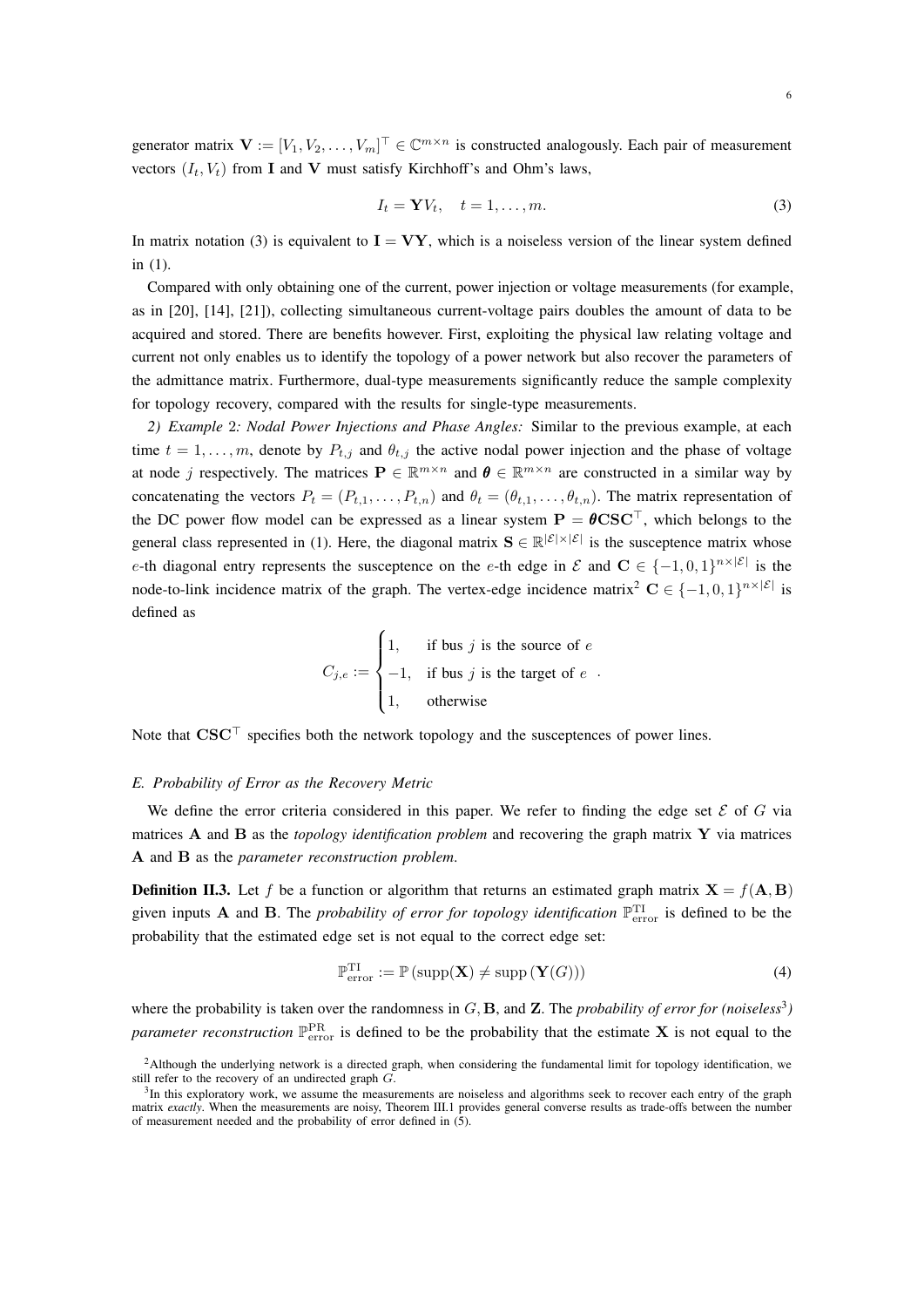original graph matrix  $Y(G)$ :

$$
\mathbb{P}_{\text{error}}^{\text{PR}} := \sup_{\mathbf{Y} \in \mathbb{Y}(G)} \mathbb{P}\left(\mathbf{X} \neq \mathbf{Y}(G)\right) \tag{5}
$$

where  $\mathbb{Y}(G)$  is the set of all graph matrices  $Y(G)$  that are consistent with the underlying graph G and the probability is taken over the randomness in  $G$  and  $B$ .

Remark 2. Note that for a fixed noiseless parameter reconstruction algorithm, we always have the corresponding  $\mathbb{P}_{\text{error}}^{\text{PR}}$  greater than  $\mathbb{P}_{\text{error}}^{\text{PI}}$ . We use  $\mathbb{P}_{\text{error}}^{\text{PR}}$  as the error metric in this work and refer it as the *probability of error* considered in the remainder of this paper.

# III. FUNDAMENTAL TRADE-OFFS

We discuss fundamental trade-offs of the noiseless parameter recovery problem defined in Section II-B and II-C. The converse result is summarized in Theorem III.1 as an inequality involving the probability of error, the distributions of the underlying graph, generator matrix and noise. Next, in Section III-B, we focus on a particular two-stage scheme, and show in Theorem III.2 that under certain conditions, the probability of error is asymptotically zero (in  $n$ ).

# *A. Converse*

The following theorem states the fundamental limit.

**Theorem III.1** (Converse). The probability of error for topology identification  $\mathbb{P}_{\text{error}}^{\text{TI}}$  is bounded from *below as*

$$
\mathbb{P}_{\text{error}}^{\text{TI}} \ge 1 - \frac{\mathbb{H}(\mathbf{B}) - \mathbb{H}(\mathbf{Z}) + \ln 2}{\mathbb{H}(\mathcal{G})}
$$
(6)

*where*  $\mathbb{H}(B)$ ,  $\mathbb{H}(Z)$  *and*  $\mathbb{H}(G)$  *are differential entropy (in base e) functions of the random variables* **B**, Z *and probability distribution* G*, respectively.*

*Proof.* The graph G is chosen from a discrete set G according to some probability distribution  $\mathcal{G}$ . As previously introduced, Fano's inequality [7] borrowed plays an important role in deriving fundamental limits. We especially focus on its extended version. Similar generalizations appear in many places, *e.g.,* [11], [6] and [10].

Lemma 1 (Generalized Fano's inequality). *Let* G *be a random graph and let* A *and* B *be measurement matrices defined in Section II-B and II-C. Suppose the original graph* G *is selected from a nonempty candidacy set* G *according to a probability distribution* G*. Let* Gˆ *denote the estimated graph. Then the conditional probability of error for estimating* G *from* B *given* A *is always bounded from below as*

$$
\mathbb{P}\left(\hat{G} \neq G | \mathbf{A}\right) \ge 1 - \frac{\mathbb{I}\left(G; \mathbf{B} | \mathbf{A}\right) + \ln 2}{\mathbb{H}\left(\mathcal{G}\right)}\tag{7}
$$

*where the randomness is over the selections of the original graph*  $G$  *and the estimated graph*  $\hat{G}$ *.* 

In (7), the term  $\mathbb{I}(G;\mathbf{B}|\mathbf{A})$  denotes the conditional mutual information (base e) between G and B conditioned on A, which is defined as

$$
\mathbb{I}\left(G;\mathbf{B}|\mathbf{A}\right) := \sum_{G\in\mathbf{G}} \int_{\mathbf{B}} \int_{\mathbf{A}} p\left(\mathbf{A},\mathbf{B},G\right) \ln \frac{p\left(\mathbf{B}|\mathbf{A},G\right)}{p\left(\mathbf{B}|\mathbf{A}\right)} d\mathbf{A} d\mathbf{B}
$$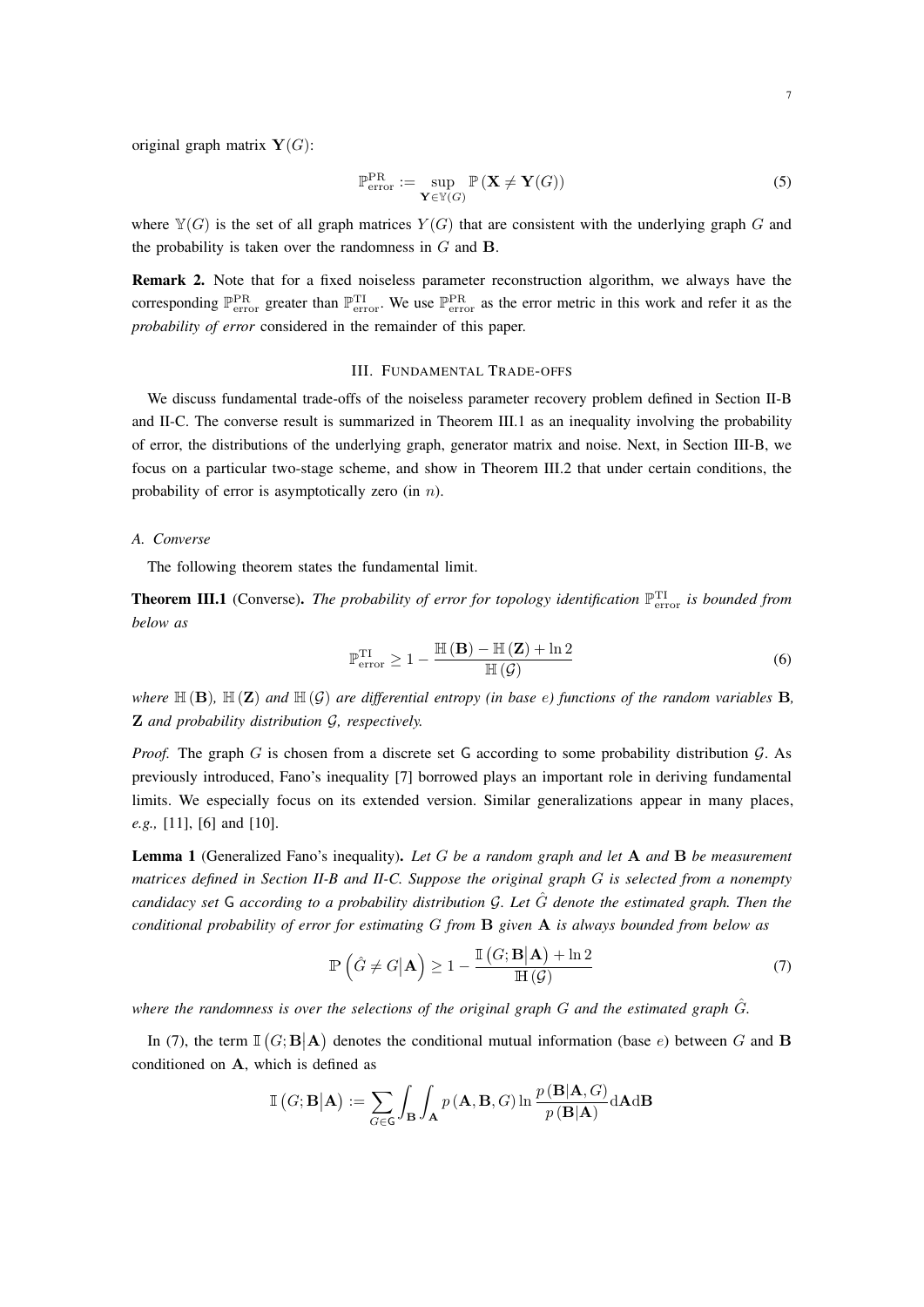where the integrals are both taken over  $\mathbb{F}^{n \times m}$ . Furthermore, the conditional mutual information  $\mathbb{I}(G;\mathbf{B}|\mathbf{A})$ is bounded from above by the differential entropies of B and A. It follows that

$$
\mathbb{I}(G; \mathbf{B}|\mathbf{A}) = \mathbb{H}(\mathbf{B}|\mathbf{A}) - \mathbb{H}(\mathbf{B}|G, \mathbf{A})
$$
\n(8)

$$
\leq \mathbb{H}\left(\mathbf{B}|\mathbf{A}\right) - \mathbb{H}\left(\mathbf{B}|\mathbf{Y},\mathbf{A}\right) \tag{9}
$$

$$
= \mathbb{H}(\mathbf{B}|\mathbf{A}) - \mathbb{H}(\mathbf{Z}) \tag{10}
$$

$$
\leq \mathbb{H}\left(\mathbf{B}\right) - \mathbb{H}\left(\mathbf{Z}\right). \tag{11}
$$

Here, Eq. (8) follows from the definitions of mutual information and differential entropy. Moreover, knowing Y, the graph G can be inferred. Thus,  $\mathbb{H}(\mathbf{B}|G,\mathbf{A}) \geq \mathbb{H}(\mathbf{B}|\mathbf{Y},\mathbf{A})$  yields (9). Recalling the linear system in (1), we obtain (10). Furthermore, (11) holds since  $\mathbb{H}(\mathbf{B}) \geq \mathbb{H}(\mathbf{B}|\mathbf{A})$ .

Plugging (11) into (7),

$$
\mathbb{P}_{\text{error}}^{\text{PR}} \geq \mathbb{P}_{\text{error}}^{\text{TI}} = \mathbb{E}_{\mathbf{A}} \left[ \mathbb{P} \left( \hat{G} \neq G | \mathbf{A} \right) \right]
$$

$$
\geq 1 - \frac{\mathbb{H} \left( \mathbf{B} \right) - \mathbb{H} \left( \mathbf{Z} \right) + \ln 2}{\mathbb{H} \left( \mathcal{G} \right)},
$$

which yields the desired (6).

#### *B. Achievability*

In this subsection, we consider the achievability for *noiseless* parameter reconstruction. The proofs rely on constructing a two-stage recovery scheme (Algorithm 1), which contains two steps – *columnretrieving* and *consistency-checking*. The worst-case running time of this scheme depends on the underlying distribution  $\mathcal{G}^4$ . The scheme is presented as follows.

# *1) Two-stage Recovery Scheme:*

*a) Retrieving columns:* In the first stage, using  $\ell_1$ -norm minimization, we recover each column of Y based on (1) (with no noise):

$$
\text{minimize} \quad ||X_j||_{\ell_1} \tag{15}
$$

$$
subject to \quad \mathbf{B}X_j = A_j,\tag{16}
$$

$$
X_j \in \mathbb{F}^n. \tag{17}
$$

Let  $X_j^S := (X_{i,j})_{i \in S}$  be a length- $|S|$  column vector consisting of  $|S|$  coordinates in  $X_j$ , the j-th retrieved column. We do not restrict the methods for solving the  $\ell_1$ -norm minimization in (12)-(13), as long as there is a unique solution for sparse columns with fewer than  $\lambda$  non-zeros (the parameter  $\lambda > 0$  is defined in Definition III.1 below).

*b)* Checking consistency: In the second stage, we check for error in the decoded columns  $X_1, \ldots, X_n$ using the symmetry property of the graph matrix Y. Specifically, we fix a subset  $S \subseteq \mathcal{N}$  with a given size  $|S| = n - K$  for some integer  $0 \le K \le n$ . Then we check if  $X_{i,j} = X_{j,i}$  for all  $i, j \in S$ . If not, we choose a different set  $S$  of the same size. This procedure stops until either we find such a subset  $S$  of columns, or we go through all possible subsets without finding one. In the latter case, an error is declared and the recovery is unsuccessful. In the former case, we accept  $X_j, j \in \mathcal{S}$ , as correct. For each

 $4$ Although for certain distributions, the computational complexity is not polynomial in  $n$ , the scheme still provides insights on the fundamental trade-offs between the number of samples and the probability of error for recovering graph matrices. Furthermore, motivated by the scheme, a polynomial-time heuristic algorithm is provided in Section VI and experimental results are reported in Section VII.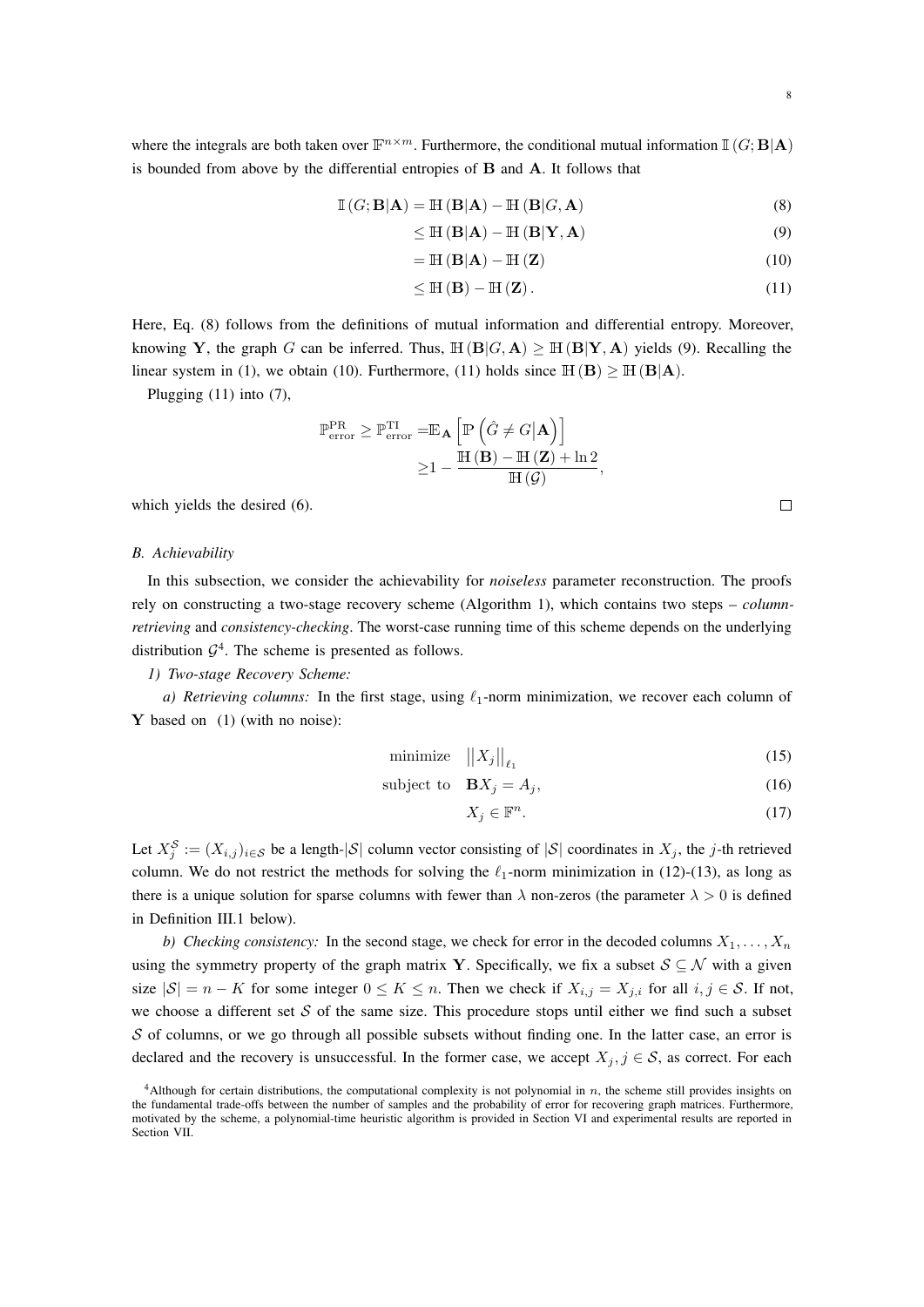*Specification*:

Data: Matrices of measurements A and B Result: Estimated graph matrix X

*Recovering columns independently*:

for  $j \in \mathcal{N}$  do

Solve the following  $\ell_1$ -minimization and obtain an optimal **X**:

$$
\text{minimize} \quad ||X_j||_{\ell_1} \tag{12}
$$

subject to 
$$
\mathbf{B}X_j = A_j
$$
,

$$
X_j \in \mathbb{F}^n. \tag{13}
$$

end

*Consistency-checking*:

for  $S \subseteq \mathcal{N}$  *with*  $|S| = n - K$  do for  $i, j \in S$  do if  $X_{i,j} \neq X_{j,i}$  then break; end end for  $j \in \mathcal{S}^c$  do Update  $X_j^{\mathcal{S}^c}$  by solving the linear system:  $\mathbf{B}^{\mathcal{S}^c} X_j^{\mathcal{S}^c} = A_j - \mathbf{B}^{\mathcal{S}} X_j^{\mathcal{S}}$  $(14)$ end return  $\mathbf{X} = (X_1, \ldots, X_n);$ end

Algorithm 1: A two-stage recovery scheme. The first stage focuses on solving each column of the matrix Y independently using  $\ell_1$ -minimization. In the second stage, the recovery correctness of the first stage is further verified via *consistency-checking*, which utilizes the fact that the matrix to be recovered Y is *symmetric*.

vector  $X_j$ ,  $j \notin \mathcal{S}$ , we accept its entries  $X_{i,j}$ ,  $i \in \mathcal{S}$ , as correct and use them to compute the other entries  $X_{i,j}, i \notin \mathcal{S}$ , of  $X_j$  using (16):

$$
\mathbf{B}^{\mathcal{S}^c} X_j^{\mathcal{S}^c} = A_j - \mathbf{B}^{\mathcal{S}} X_j^{\mathcal{S}}, \quad j \in \mathcal{S}^c.
$$
 (18)

We combine  $X_j^S$  and  $X_j^{S^c}$  to obtain a new estimate  $X_j$  for each  $j \in S^c$ . Together with the columns  $X_j$ ,  $j \in S$ , that we have accepted, they form the estimated graph matrix **X**.

*2)*  $(\lambda, K)$ *-sparse Distribution:* We now analyze the sample complexity of the two-stage scheme. Let  $d_j(G)$  denote the degree of node j in G. Denote by  $\mathcal{N}_{\text{Large}}(\lambda)$  the set of nodes having degrees greater than the *threshold parameter*  $0 \leq \lambda \leq n - 2$ :

$$
\mathcal{N}_{\text{Large}}\left(\lambda\right) := \left\{ j \in \mathcal{N} : d_j(G) > \lambda \right\} \tag{19}
$$

and  $\mathcal{N}_{Small}(\lambda) := \mathcal{N} \backslash \mathcal{N}_{Large}(\lambda)$ . Making use of (19), we define the following set of graphs, with a *counting parameter*  $0 \leq K \leq n$ :

$$
\mathsf{G}(\lambda,K) := \Big\{ G \in \mathsf{G} : |\mathcal{N}_{\mathrm{Large}}\left(\lambda\right)| \leq K \Big\}.
$$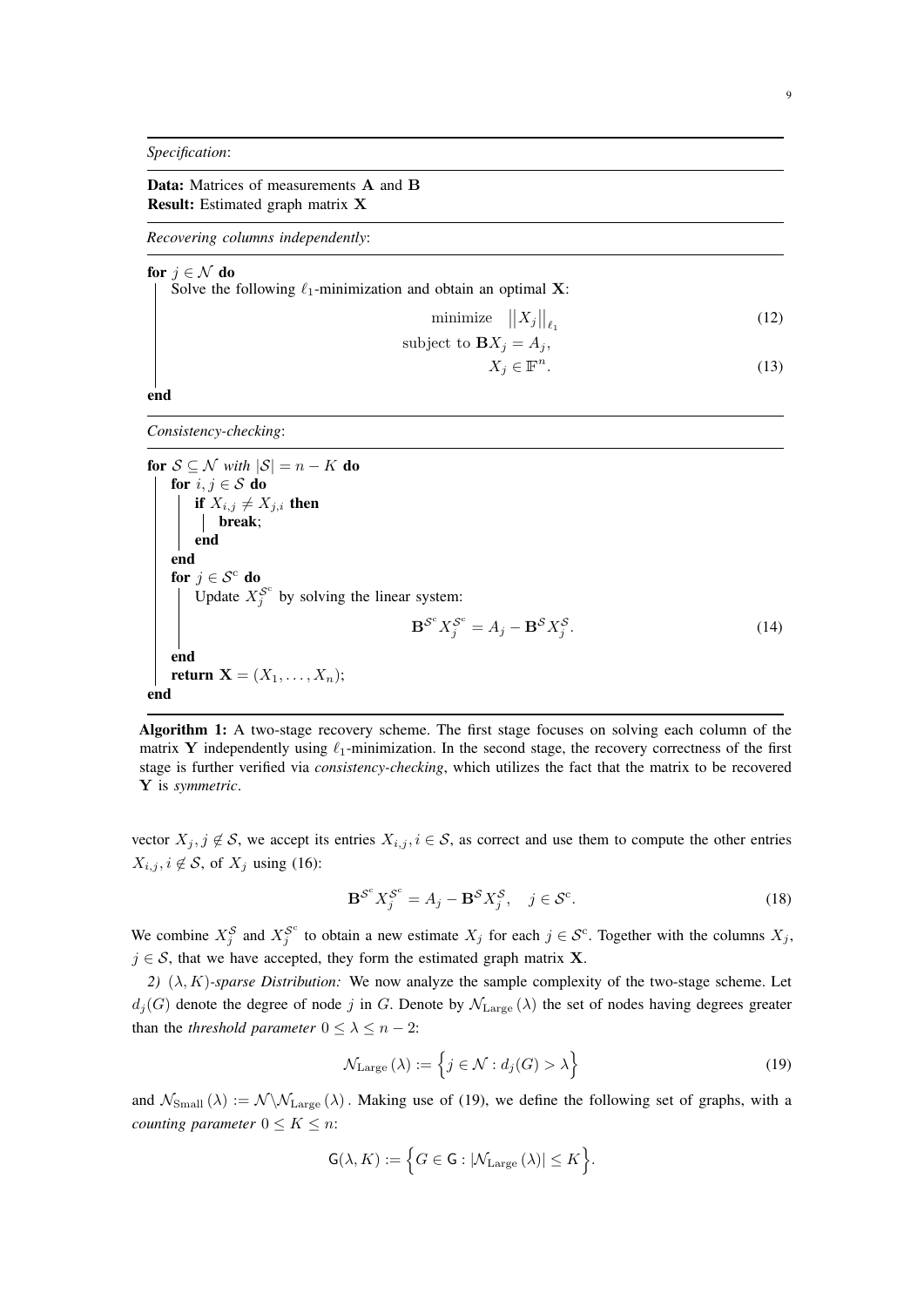The following definition characterizes graph distributions.

**Definition III.1** (Sparse Distribution). A distribution G of graphs in G is said to be  $(\lambda, K)$ -*sparse* if assuming  $G ∼ G$ ,

$$
\lim_{n \to \infty} \mathbb{P}_{\mathcal{G}}\big(G \in \mathsf{G}(\lambda, K)\big) = 1. \tag{20}
$$

The following lemmas provide examples of sparse distributions. Denote by  $U_{\text{T}_{\text{All}}}$  the uniform distribution on the set  $T_{\text{All}}$  of all trees with n nodes.

**Lemma 2.** *For any*  $\lambda > 1$  *and*  $K \geq \ln n$ *, the distribution*  $\mathcal{U}_{\tau_{All}}$  *is*  $(\lambda, K)$ *-sparse.* 

Denote by  $\mathcal{G}_{\text{ER}}(n, p)$  the graph distribution for the Erdős–Rényi  $(n, p)$  model.

**Lemma 3.** For any  $\lambda \geq 2nh(p)/(ln(1/p))$  and K satisfying  $nh(p) = \omega(\log(n/K))$ , the distribution  $\mathcal{G}_{\text{ER}}(n, p)$  *is*  $(\lambda, K)$ *-sparse.* 

The threshold and counting parameters for both examples are tight, as indicated in Corollary IV.1 and IV.2. The proofs of Lemma 2 and 3 are postponed to Appendix B.

*3) Analysis of the Scheme:* We now present another of our main theorems, which makes use of the restricted isometry property (*cf.*, [16], [17]). Given a generator matrix B, the corresponding *restricted isometry constant* denoted by  $\sigma_{\lambda}$  is the smallest positive number with

$$
C\left(1-\sigma_{\lambda}\right) \left|\left|\mathbf{x}\right|\right|^{2}_{\ell_{2}} \leq \left|\left|\mathbf{B}^{\mathcal{S}}\mathbf{x}\right|\right|^{2}_{\ell_{2}} \leq C\left(1+\sigma_{\lambda}\right) \left|\left|\mathbf{x}\right|\right|^{2}_{\ell_{2}}
$$

for some constant  $C > 0$  and for all subsets  $S \subseteq \mathcal{N}$  of size  $|\mathcal{S}| \leq \lambda$  and all  $\mathbf{x} \in \mathbb{F}^{|\mathcal{S}|}$ .

Denote by spark $(B)$  the smallest number of columns in the matrix  $B$  that are linearly dependent (see [27] for the requirements on the spark of the generator matrix to guarantee desired recovery criteria). Consider the models defined in Section II-B and II-C.

**Theorem III.2** (Achievability). *Suppose the generator matrix* **B** *has restricted isometry constants*  $\sigma_{3\lambda}$ *and*  $\sigma_{4\lambda}$  *satisfying*  $\sigma_{3\lambda} + 3\sigma_{4\lambda} < 2$  *and furthermore,*  $m \geq$  spark(**B**) > 2K*. If* G *is a* ( $\lambda$ , K)-sparse *distribution satisfying (20), then the two-stage scheme always recovers a graph matrix*  $Y(G)$  *of*  $G \sim \mathcal{G}$ *with a vanishing probability of error*  $\lim_{n\to\infty} \mathbb{P}_{\text{error}}^{\text{PR}} = 0$ .

*Proof.* First, the theory of compressed sensing (see [16], [17]) implies that if the generator matrix **B** has restricted isometry constants  $\sigma_{3\lambda}$  and  $\sigma_{4\lambda}$  satisfying  $\sigma_{3\lambda} + 3\sigma_{4\lambda} < 2$ , then all columns  $Y_i$  with  $j \in \mathcal{N}_{\text{Small}}$ are correctly recovered using the minimization in (12)-(13). It remains to show that the consistency-check in our scheme works, which is summarized as the following lemma.

**Lemma 4** (Consistency-check). *Suppose the matrix* **B** *has restricted isometry constants*  $\sigma_{3\lambda}$  *and*  $\sigma_{4\lambda}$ *satisfying*  $\sigma_{3\lambda} + 3\sigma_{4\lambda} < 2$ *. Furthermore, suppose*  $m \geq$  spark(**B**)  $> 2K$ *. If*  $G \in G(\lambda, K)$ *, then the collection of columns*  $\{X_j\}_{j\in\mathcal{S}}$  *passing the consistency-check such that*  $X_{i,j} = X_{j,i}$  *for all*  $i, j \in \mathcal{S}$ *, are correctly decoded and together with (18), the two-stage scheme always returns the original (correct) graph matrix.*

The proof of Lemma 4 can be found in Appendix A. Making use of Lemma 4, it follows that  $\mathbb{P}_{\text{error}}^{\text{PR}} \leq 1 - \mathbb{P}_{\mathcal{G}}(G \in G(\lambda, K))$  provided  $m \geq$  spark $(\mathbf{B}) > 2K$ . In agreement with the assumption that the graph distribution G is  $(\lambda, K)$ -sparse, (20) must be satisfied. Thus, the probability of error goes to zero as  $n$  goes to infinity.  $\Box$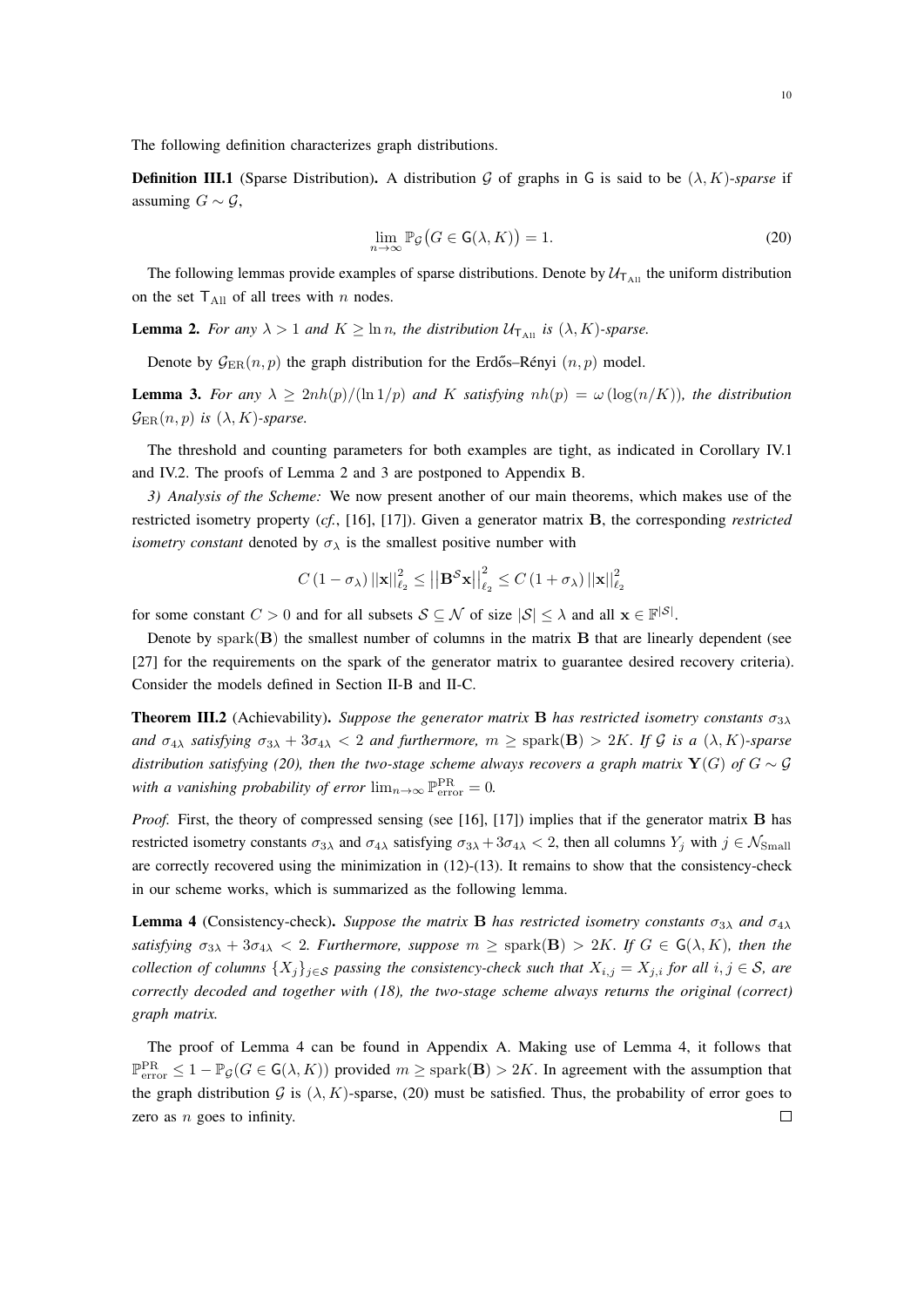### IV. GAUSSIAN IID MEASUREMENTS

In this section, we consider a special regime when the measurements in the matrix B are Gaussian IID random variables. Utilizing the converse in Theorem III.1 and the achievability in Theorem III.2, the Gaussian IID assumption allows the derivation of explicit expressions of sample complexity as upper and lower bounds on the number of measurements m. Combining with the results in Lemma 2 and 3, we are able to show that for the corresponding lower and upper bounds match each other for graphs distributions U and  $\mathcal{G}_{\text{ER}}(n, p)$  (with certain conditions on p and n).

For the convenience of presentation, in the remainder of the paper, we restrict that the measurements are chosen from R, although the theorems can be generalized to the complex measurements. In realistic scenarios, for instance, a power network, besides the measurements collected from the nodes, nominal state values, *e.g.,* operating current and voltage measurements are known to the system designer a priori. Representing the nominal values at the nodes by  $\overline{A} \in \mathbb{R}^n$  and  $\overline{B} \in \mathbb{R}^n$  respectively, the measurements in **A** and **B** are centered around  $m \times n$  matrices  $\overline{A}$  and  $\overline{B}$  defined as

|                           | $\begin{bmatrix} \cdots & \overline{A} & \cdots \end{bmatrix}$ |                                  |  |                                                                 | $\begin{bmatrix} \cdots & \overline{B} & \cdots \end{bmatrix}$ |                |  |
|---------------------------|----------------------------------------------------------------|----------------------------------|--|-----------------------------------------------------------------|----------------------------------------------------------------|----------------|--|
| $\overline{\mathbf{A}}:=$ | $\begin{bmatrix} \dots & \overline{A} & \dots \end{bmatrix}$   |                                  |  | $\overline{\mathbf{B}} := \begin{bmatrix} \cdots \end{bmatrix}$ |                                                                | $\overline{B}$ |  |
|                           |                                                                |                                  |  |                                                                 |                                                                |                |  |
|                           |                                                                | $\cdots$ $\overline{A}$ $\cdots$ |  |                                                                 |                                                                | $\overline{B}$ |  |

The rows in A and B are the same, because the graph parameters are time-invariant, so are the nominal values. Without system fluctuations and noise, the nominal values satisfy the linear system in (1), *i.e.,*

$$
\overline{\mathbf{A}} = \overline{\mathbf{B}} \mathbf{Y}.\tag{21}
$$

Knowing  $\overline{A}$  and  $\overline{B}$  is not sufficient to infer the network parameters (the entries in the graph matrix Y), since the rank of the matrix  $\overline{B}$  is one. However, measurement fluctuations can be used to facilitate the recovery of  $Y$ . The deviations from the nominal values are denoted by an additive perturbation matrices  $\tilde{A}$  and  $\tilde{B}$  such that  $A = \overline{A} + \tilde{A}$ . Similarly,  $B = \overline{B} + \tilde{B}$  where  $\tilde{B}$  is an  $m \times n$  matrix consisting of additive perturbations. Thus, putting (3) and (21) together, the equations above imply that  $\overline{A} + \widetilde{A} = BY = \overline{BY} + \widetilde{BY}$  leading to  $\widetilde{A} = \widetilde{BY}$  where the voltage and current perturbations can be extracted from the measurement matrices  $B$  and  $A$  and the known nominal matrices  $\overline{B}$  and  $\overline{A}$ . In this exploratory work, we specifically consider the case when the additive perturbations  $\tilde{\mathbf{B}}$  is a matrix with Gaussian IID entries. Without loss of generality, we suppose the mean is zero and the variance is one. For simplicity, in the remainder of this paper, we slightly abuse the notation and replace the perturbations by matrices  $\bf{B}$  (so that we assume that  $\bf{B}$  is Gaussian IID), if the context is clear. Moreover, throughout this section, we focus on the case when the measurements are noiseless.

The next theorem implies that Gaussian IID random variables are not arbitrary selections. They are the most "informative" measurements in the sense that any measurement vector with fixed mean and covariance achieves the maximal entropy with normal distribution.

**Theorem IV.1.** Suppose the row measurements of the generator matrix  $B \in \mathbb{R}^{n \times m}$  are identically distributed random vectors with zero mean and covariance  $\mathbf{K} \in \mathbb{R}^{n \times n}$ . The probability of error  $\mathbb{P}_{\rm error}^{\rm PR}$  is *bounded from below as*

$$
\mathbb{P}_{\text{error}}^{\text{PR}} \ge 1 - \left[ m \ln \left( \left( 2\pi e \right)^{2n} \det \mathbf{K} \right) + \ln 2 \right] / \mathbb{H} \left( \mathcal{G} \right) \tag{22}
$$

*for noiseless recovery where*  $\mathbb{H}(G)$  *is the differential entropy (in base e) of the graph distribution*  $G$ *.* 

**Remark 3.** It can be inferred from the theorem that the number of samples must be at least linear in  $n$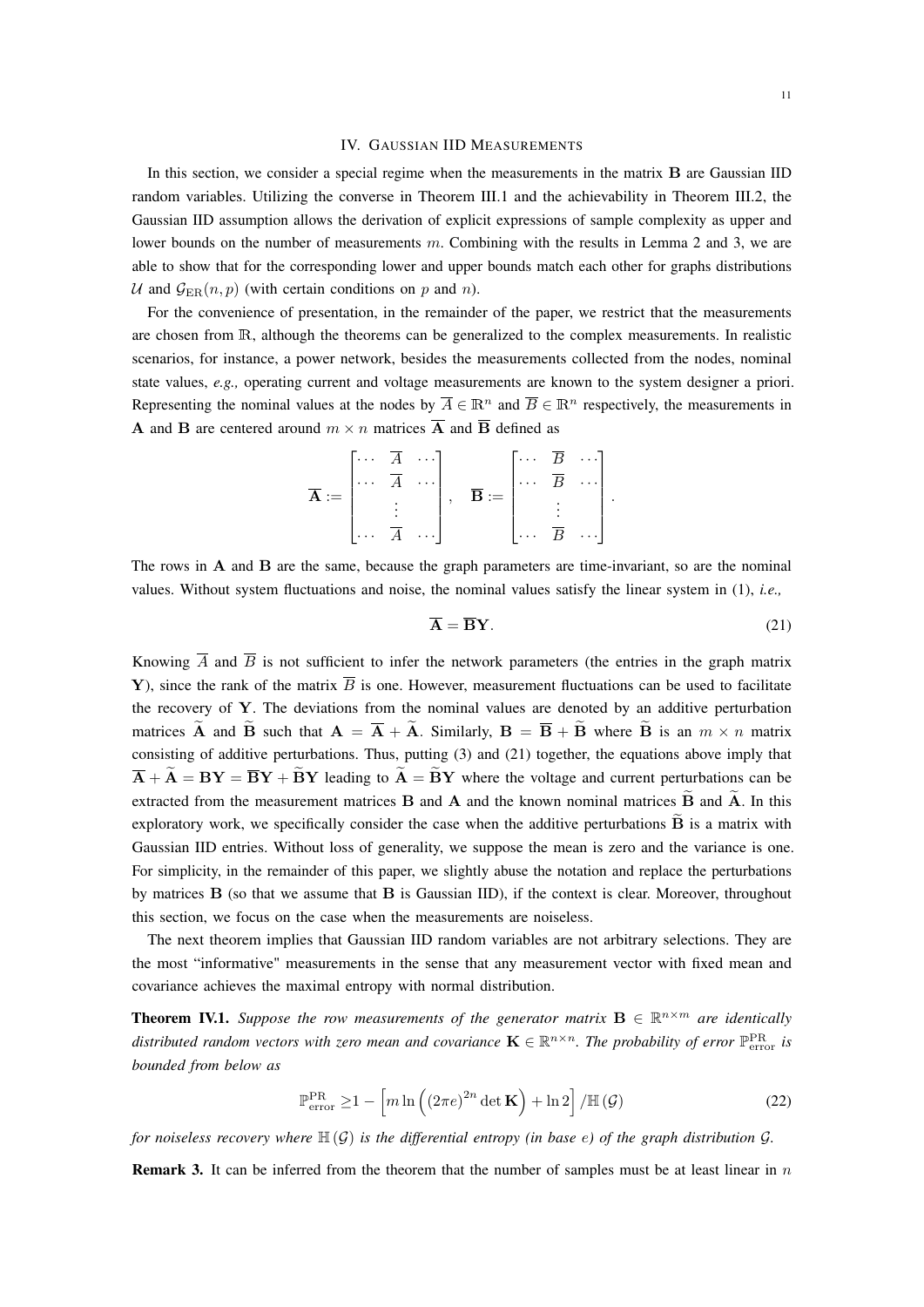to ensure a small probability of error, the size of the graph, given that the graph, as a mesh network, is chosen uniformly at random from  $G_{All}$  (see Example II.1 (a)). On the other hand, as corollaries, under the assumptions of a GIPM,  $m = \Omega(\log n)$  is *necessary* for making the probability of error less or equal to 1/2, if the graph is chosen uniformly at random from  $T_{All}$ ;  $m = \Omega(nh(p))$  is *necessary* if the graph is sampled according to  $\mathcal{G}_{\text{ER}}(n, p)$ , as in Examples II.1 (b) and (c), respectively. The theorem can be generalized to complex measurements by adding additional multiplicative constants.

*Proof.* The proof is based on Theorem III.1. The key fact used is that the entropy  $\mathbb{H}(\mathbf{B})$  is maximized when  $B^{(t)}$  is distributed normally with zero mean and covariance  $\mathbf{K} \in \mathbb{R}^{n \times n}$ , for all  $t = 1, \ldots, m$ ,

$$
\mathbb{H}(\mathbf{B}) \le \sum_{t=1}^{m} \mathbb{H}\left(B^{(t)}\right) \le \frac{1}{2} m \ln\left(\left(2\pi e\right)^{2n} \det \mathbf{K}\right). \tag{23}
$$

Substituting the above into Theorem III.1 gives (22).

 $\Box$ 

#### *A. Sample Complexity for Sparse Distributions*

We consider the worst-case sample complexity for recovering graphs generated according to sparse distributions.

Theorem IV.2 (Worst-case Sample Complexity). *Suppose that the generator matrix* B *has Gaussian IID entries with mean zero and variance one and assume*  $\lambda < n^{-3\lambda}(n-K)$ ,  $K = o(n)$ *. For any*  $(\lambda, K)$ -sparse *distribution, the two-stage scheme guarantees that*  $\mathbb{P}_{\text{error}}^{\text{PR}} = o(1)$  *(in n)* using  $m = O(\lambda \log(n/\lambda) + K)$ *measurements. Conversely, there exists a* (λ, K)*-sparse distribution such that the number of measurements must satisfy*  $m = \Omega\left(\lambda \log(n/\lambda) + K/n^{-3/\lambda}\right)$  to make the probability of error  $\mathbb{P}_{\rm error}^{\rm PR}$  less than 1/2.

*Proof.* The first part is based on Theorem III.2. Under the assumption of the generator matrix **B**, using Gordon's escape-through-the-mesh theorem, Theorem 4.3 in [17] implies that for any columns  $Y_i$  with  $j \in \mathcal{N}_{Small}$  are correctly recovered using the minimization in (12)-(13) with probability at least 1 −  $2.5 \exp(-(4/9)\lambda \log(n/\lambda))$ , as long as the number of measurements satisfies  $m \ge 48\lambda (3 + 2 \log(n/\lambda))$ , and  $n/\lambda > 2$ ,  $\lambda \ge 4$  (if  $\lambda \le 3$ , the multiplicative constant increases but our theorem still holds). Similar results were first proved by Candes, *et al.* in [16] (see their Theorem 1.3). Therefore, applying the union bound, the probability that all the  $\lambda$ -sparse columns can be recovered simultaneously is at least  $1 - 2.5n \exp(-(4/9)\lambda \log(n/\lambda))$ . On the other hand, conditioned on that all the  $\lambda$ -sparse columns are recovered, Theorem III.2 shows that  $m \geq$  spark(B)  $> 2K$  is sufficient for the two-stage scheme to succeed. Since each entry in **B** is an IID Gaussian random variable with zero mean and variance one, if  $m \geq 48\lambda (3 + 2\log(n/\lambda)) + 2K$ , with probability one that the spark of **B** is greater than 2K, verifying the statement.

The converse follows directly from Theorem IV.1. Consider the uniform distribution  $\mathcal{U}_{\mathsf{G}(\lambda,K)}$  on  $\mathsf{G}(\lambda,K)$ . Then  $\mathbb{H}(\mathcal{U}_{G(\lambda,K)}) = \ln |G(\lambda,K)|$ . Let  $0 \le \alpha, \beta \le 1$  be parameters such that  $\lambda < \beta(n - \alpha K)$ . To bound the size of  $G(\lambda, K)$ , we partition N into  $\mathcal{N}_1$  and  $\mathcal{N}_2$  with  $|\mathcal{N}_1| = n - \alpha K$  and  $|\mathcal{N}_2| = \alpha K$ . First, we assume that the nodes in  $\mathcal{N}_1$  form a  $\lambda/2$ -regular graph. For each node in  $\mathcal{N}_2$ , construct  $\beta(n - \alpha K) \in \mathbb{N}_+$ edges and connect them to the other nodes in  $N$  with uniform probability. A graph constructed in this way always belongs to  $G(\lambda, K)$ , unless the added edges create more than  $\alpha K$  nodes with degrees larger than  $\lambda$ . Therefore, as  $n \to \infty$ ,

$$
|\mathsf{G}(\lambda, K)| \ge \rho \cdot \frac{e^{1/4} \binom{N-1}{\phi}^N \binom{\binom{N}{2}}{\phi N/2}}{\binom{N(N-1)}{\phi N}} \cdot \binom{n-1}{M}^{\alpha K} \tag{24}
$$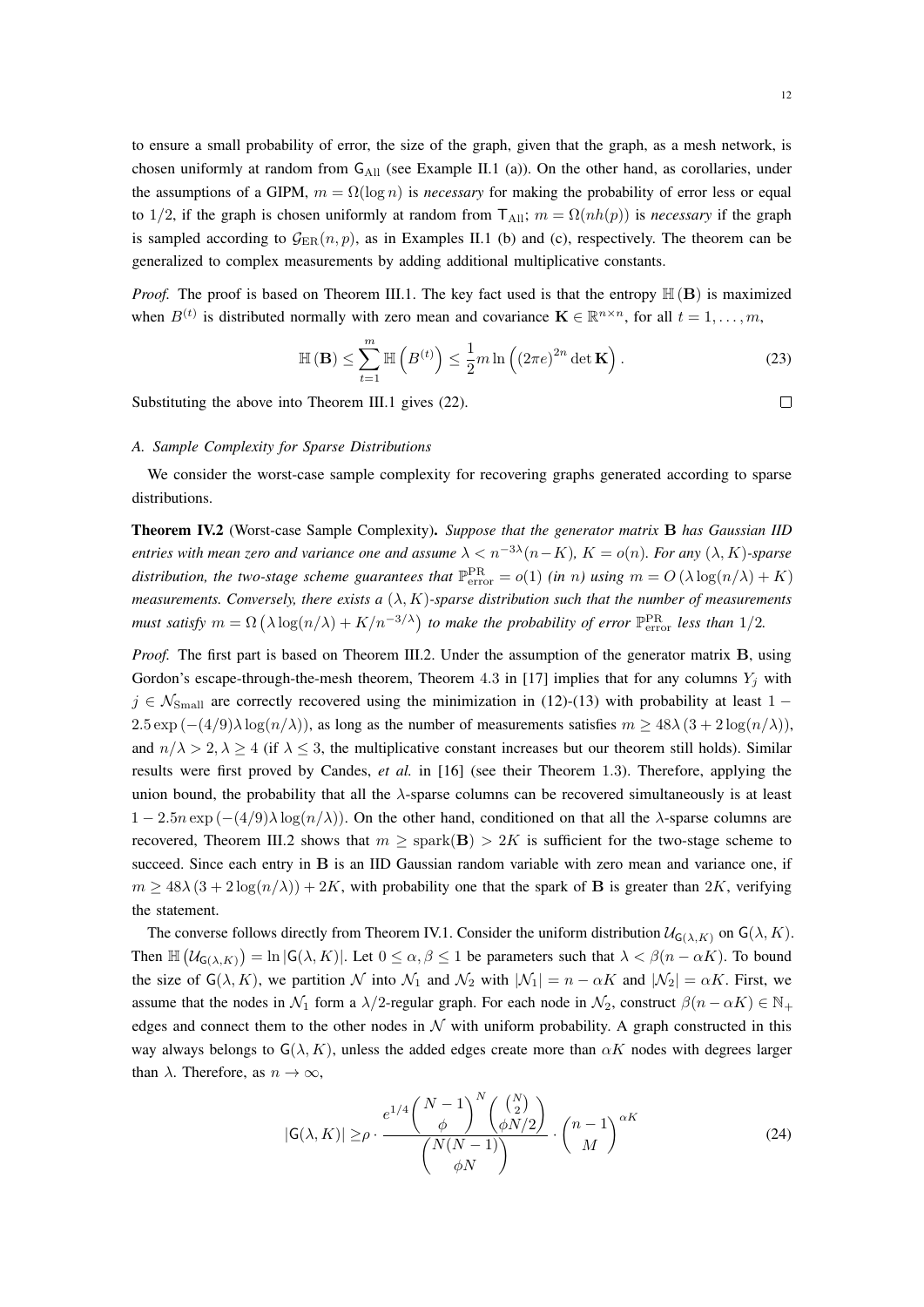where  $N := n - \alpha K$ ,  $M = \beta(n - \alpha K)$  and  $\phi := \lambda/2$ . The first term  $\rho$  denotes the fraction of the constructed graphs that are in  $G(\lambda, K)$ . The second term in (24) counts the total number of  $\phi$ -regular graphs [28], and the last term is the total number of graphs created by adding new edges for the nodes in  $\mathcal{N}_2$ . If  $K = O(\lambda)$ , there exists a constant  $\alpha > 0$  small enough such that  $\rho = 1$ . If  $\lambda = o(K)$ , for any fixed node in  $\mathcal{N}_1$ , the probability that its degree is larger than  $\lambda$  is

$$
\sum_{i=\phi+1}^{\alpha K} \binom{\alpha K}{i} \beta^i (1-\beta)^{\alpha K-i} \leq \sum_{i=\phi+1}^{\alpha K} \alpha K h \left(\frac{i}{\alpha K}\right) \beta^i
$$

$$
\leq (\alpha K)^2 \beta^{\phi+1}
$$

where  $h(i/\alpha K)$  is in base e. Take  $\beta = n^{-3/\lambda}$  and  $\alpha = 1/2$ . The condition  $\lambda < n^{-3\lambda}(n - K)$  guarantees that  $\lambda < \beta(n - \alpha K)$ . Letting  $F(n) := 1/n$ , we check that

$$
(\alpha K)^2 \beta^{\phi+1} \le \frac{1}{4n} \le F(n) \cdot \left(1 - \frac{1}{F(n)}\right)^N \le \frac{1}{en}.
$$

Therefore, applying the Lovász local lemma,  $\rho$  can be bounded from below as  $\rho \ge (1 - F(n))^N \ge 1/e$ . Taking the logarithm,

$$
\mathbb{H}\left(\mathcal{U}_{\mathsf{G}(\lambda,K)}\right) \ge \frac{(N-1)^2}{2}h(\varepsilon) - O(N\ln\lambda) + \frac{K}{2}\left((n-1)h\left(\frac{M}{n-1}\right) - O(\ln n)\right) - O(1) \tag{25}
$$

$$
= \Omega \left( n^2 h(\varepsilon) + n^{1-3/\lambda} K \right) \tag{26}
$$

where  $\varepsilon := \phi/(N-1) \leq 1/2$ . In (25), we have used Stirling's approximation and the assumption that  $K = o(n)$ . Continuing from (26), since  $2nh(\varepsilon) \ge \lambda \ln(n/\lambda)$ , for sufficiently large n,

$$
\mathbb{H}\left(\mathcal{U}_{\mathsf{G}(\lambda,K)}\right) = \Omega\left(n\lambda\log\frac{n}{\lambda} + n^{1-3/\lambda}K\right).
$$
 (27)

Substituting (27) into (22) and noting that det(K) = 1, when  $n \to \infty$ , it must hold that  $m =$  $\Omega\left(\lambda \log(n/\lambda) + K/n^{-3/\lambda}\right)$  to have  $\mathbb{P}_{\text{error}}^{\text{PR}}$  smaller than 1/2.  $\Box$ 

*1) Uniform Sampling of Trees:* As one of the applications of Theorem IV.2, we characterize the sample complexity of the uniform sampling of trees.

Corollary IV.1. *Suppose that the generator matrix* B *has Gaussian IID entries with mean zero and variance one and assume*  $G \sim U_{\text{T}_{All}}$ . There exists an algorithm that guarantees  $\lim_{n\to\infty} \mathbb{P}^{\text{PR}}_{\text{error}} = 0$  using  $m = O(\log n)$  *measurements. Conversely, the number of measurements must satisfy*  $m = \Omega(\log n)$  *to* make the probability of error  $\mathbb{P}_{\rm error}^{\rm PR}$  less than  $1/2$ .

*Sketch of Proof:* The achievability follows from combining Theorem IV.2 and Lemma 2. Substituting  $\mathbb{H}(\mathcal{U}_{\mathsf{T}_{\mathrm{All}}}) = \Omega(n \log n)$  into (22) yields the desired result.  $\Box$ 

2) *Erdős–Rényi*  $(n, p)$  *model:* Similarly, the following corollary is shown by recalling Lemma 3.

Corollary IV.2. *Under the same conditions in Corollary IV.1, there exists an algorithm that guarantees*  $\lim_{n\to\infty} \mathbb{P}^{\rm PR}_{\rm error} = 0$  using  $m = O(nh(p))$  measurements. Conversely, the number of measurements must *satisfy*  $m = \Omega(nh(p))$  *to make the probability of error*  $\mathbb{P}_{\text{error}}^{\text{PR}}$  *less than*  $1/2$ *.* 

*Sketch of Proof:* Since  $nh(p) = \omega(\log(n/K))$ , taking  $K = O(1)$  and  $\lambda = 2nh(p)/(\ln 1/p)$ , Theorem IV.2 implies that  $m = O(nh(p))$  is sufficient for achieving a vanishing probability of error. For the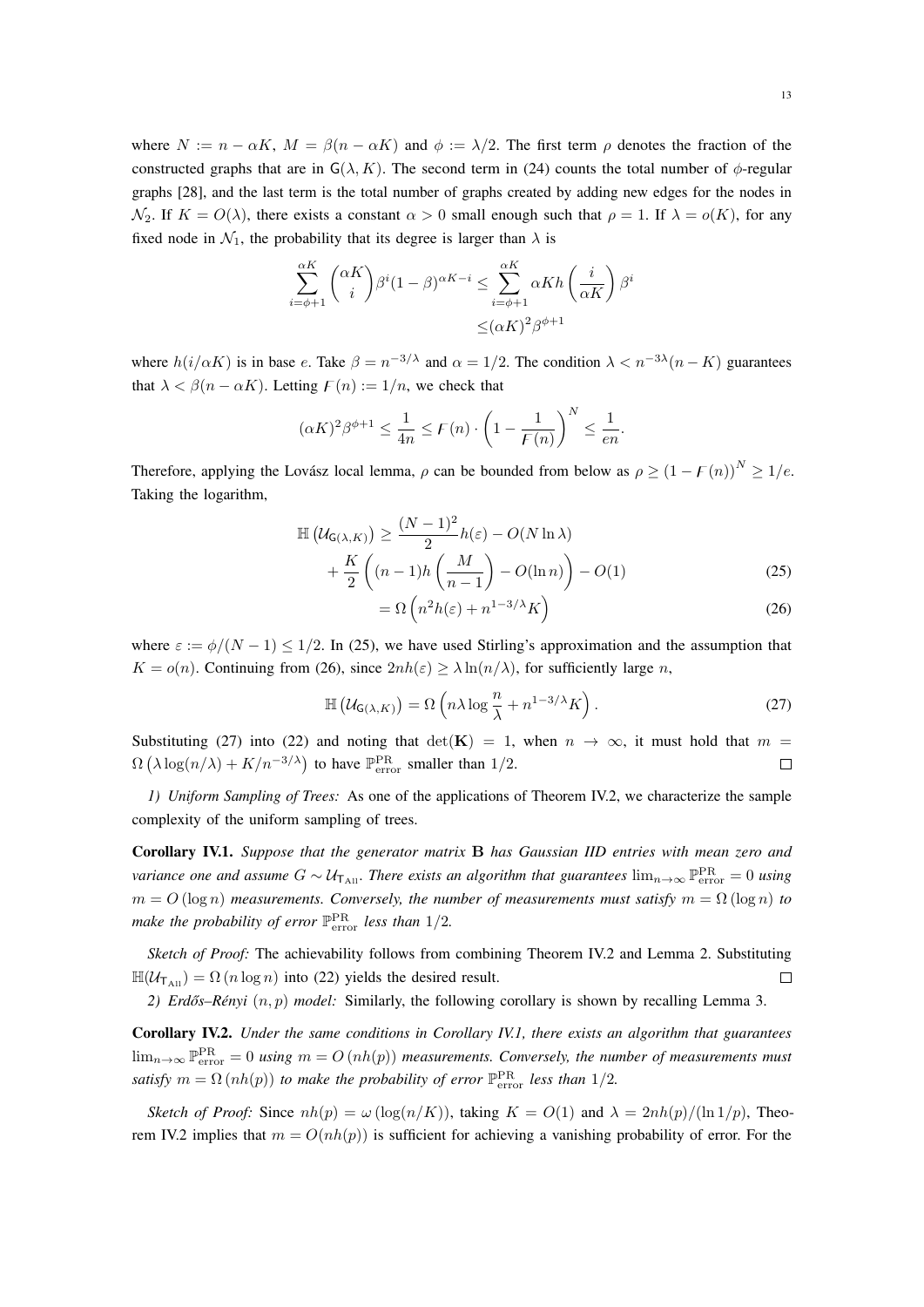second part of the corollary, substituting  $\mathbb{H}(\mathcal{G}_{\text{ER}}(n, p)) = h(p) {n \choose 2} = \Omega(n^2 h(p))$  into (22) yields the desired result.  $\Box$ 

#### V. STRUCTURE-BASED PARAMETER RECOVERY

Often in practice, some prior information of the graph topology is available. For example, in a power system, besides knowing that the power network is a radial network, if we can further infer from the locational/geographical information and assure that some of the nodes in  $N$  are *not* connected through a power line, then the size of the candidacy set G becomes smaller, allowing a potential improvement on sample complexity. Leveraging the Kirchhoff's theorem (*c.f.* [26]) stated below, our results are extended to practical situations.

Theorem V.1 (Kirchhoff's Theorem). *Let* H *be a connected graph with* n *labeled nodes. Then the number of spanning trees denoted by* κ(H) *is given by the product of* 1/n *and all non-zero eigenvalues of the (unnormalized) Laplacian matrix of* H*:*

$$
\kappa(H) = \frac{1}{n}\lambda_1\lambda_2\cdots\lambda_{n-1} = \det\left(L'_H\right)
$$
\n(28)

where  $L_H'$  denotes the reduced Laplacian of H (cofactor) by deleting the first column and row from the *Laplacian matrix*  $L_H$ *.* 

Therefore, if we know a priori that the topology to be recovered is a spanning tree lying in some known underlying graph H, then the size of the candidacy set G<sub>H</sub> is given by  $|G_H| = \kappa(H)$ . Let  $\mathcal{U}_{G_H}$ denote the uniform distribution on  $G_H$ . As a remark, when we have no additional information of the underlying graph and we only know  $G$  is a spanning tree,  $H$  becomes the complete graph with  $n$  nodes and  $|G| = n^{n-2}$ .

Applying Kirchhoff's matrix tree theorem, the following corollary is obtained.

**Corollary V.1.** *Under the assumption of the GIPM, if*  $G \sim \mathcal{U}_{G_H}$ *, then the number of measurements m must satisfy*

$$
m = \Omega\left(\frac{1}{n}\log\left(\prod_{j=1}^{n-1}\lambda_j\right)\right)
$$

*to make the probability of error*  $\mathbb{P}_{e}^{T}$  less than 1/2. Here  $\lambda_1, \ldots, \lambda_{n-1}$  denote the non-zero eigenvalues of *the Laplacian matrix of* H*.*

*Sketch of Proof:* The proof follows along the same lines as those of Corollary IV.1 and IV.2. Putting  $\kappa(H) = \lambda_1 \lambda_2 \cdots \lambda_{n-1}/n$  into (13) gives the bound.  $\Box$ 

The next achievability follows straightforward by noting that the number of unknown entries in each j-th column of the graph matrix  $L_H$  is at most  $\max_{j=1}^n \text{diag}_j(L_H)$ .

**Corollary V.2.** *Under the assumption of the GIPM, if*  $G \sim \mathcal{U}_{G_H}$ *, then the following upper bound on the number of measurements m is sufficient to achieve a vanishing probability of error*  $\mathbb{P}_{\rm error}^{\rm PR} = o(1)$ :

$$
m = O\left(\log \max_{j=1}^{n} \text{diag}_{j} \left(L_{H}\right)\right).
$$

*Here*  $\text{diag}_j(L_H)$  *denotes the* j-th diagonal entry of the (unnormalized) Laplacian matrix of H.

#### VI. HEURISTIC ALGORITHM

We present in this section an algorithm motivated by the consistency-checking step in the proof of achievability (see Section III-B). Instead of checking the consistency of each subset of  $N$  consisting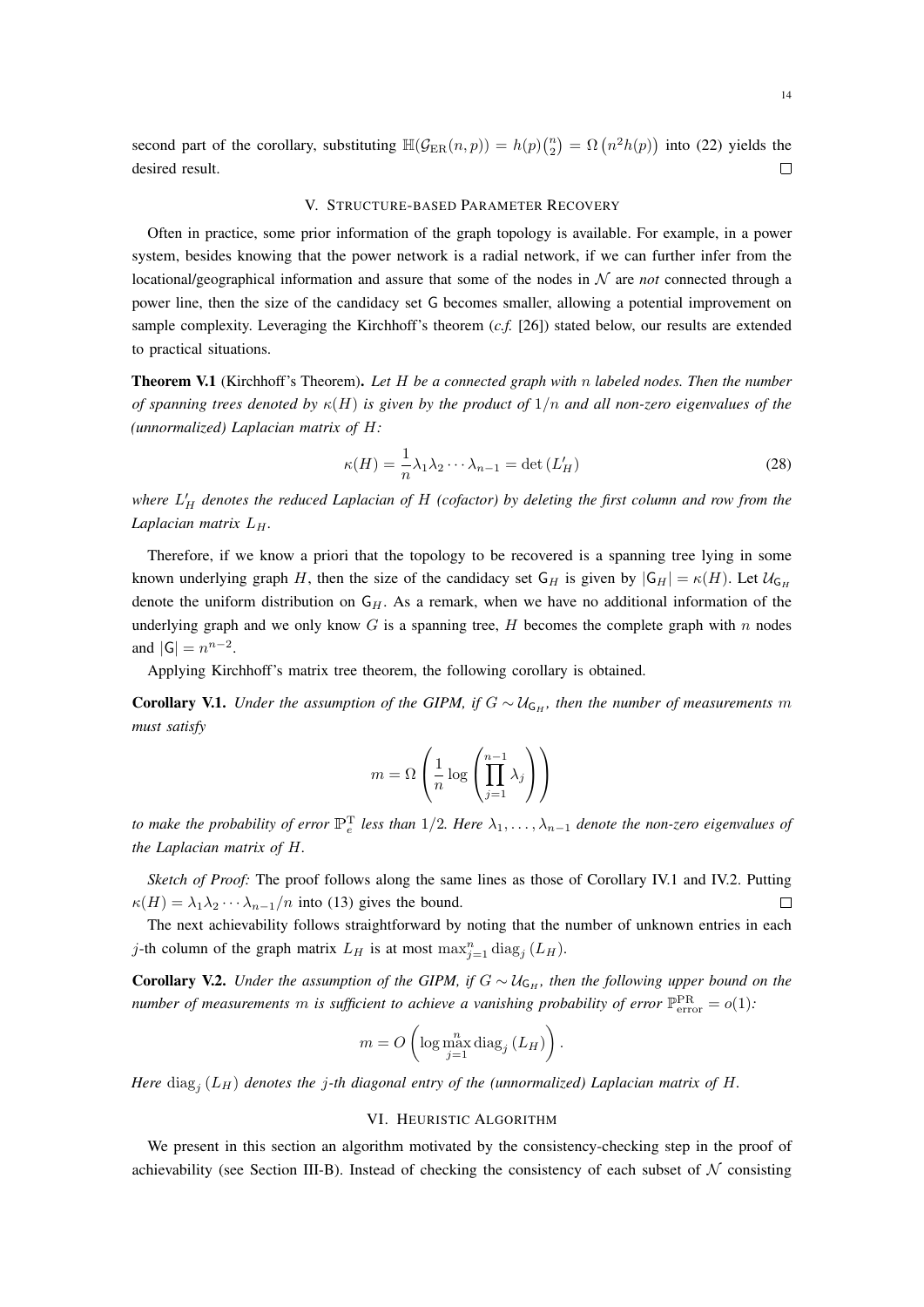of  $n - K$  nodes, as the two-stage scheme does and which requires  $O(n^K)$  operations, we compute an estimate  $X_i$  for each column of the graph matrix independently and then assign a score to each column based on its symemtric consistency with respect to the other columns in the matrix. The lower the score, the closer the estimate of the matrix column  $X_i$  is to the ground truth  $Y_i$ . Using a scoring function we rank the columns, select a subset of them to be "correct", and then eliminate this subset from the system. The size of the subset determines the number of iterations. Heuristically, this procedure results in a polynomial-time algorithm to compute an estimate  $X$  of the graph matrix  $Y$ .

The algorithm proceeds in four steps.

*1)* Step 1. Initialization: Let matrices  $A \in \mathbb{R}^{m \times n}$  and  $B \in \mathbb{R}^{m \times n}$  be given and set the number of columns fixed in each iteration to be an integer s such that  $1 \leq s \leq n$ . For the first iteration, set  $\mathcal{S}(0) \leftarrow \mathcal{N}, \mathbf{A}(0) \leftarrow \mathbf{A}, \text{ and } \mathbf{B}(0) \leftarrow \mathbf{B}.$ 

For each iteration  $r = 0, \ldots, \lceil n/s \rceil - 1$ , we perform the remaining three stages. The system dimension is reduced by s after each iteration.

*2) Step* 2*. Independent*  $\ell_1$ -*minimization:* For all  $j \in S(r)$ , we solve the following  $\ell_1$ -minimization:

$$
X_j(r) = \underset{x \in \mathbb{F}^{n-sr}}{\arg \min} \quad ||x||_{\ell_1}
$$
  
subject to 
$$
\mathbf{B}(r)x = A_j(r),
$$

$$
x \in \mathcal{X}_j(r)
$$
(29)

Constraint (29) is optional; the set  $\mathcal{X}_i(r)$  may encode additional constraints on the form of x such as entry-wise positivity or negativity (*e.g.,* Section VII). The forms of reduced matrix B(r) and reduced vector  $A_i(r)$  are specified in Step 4.

*3) Step* 3*. Column scoring:* We rank the *symmetric consistency* of the independently solved columns. For all  $j \in \mathcal{S}(r)$ , let

$$
\mathsf{score}_j(r) := \sum_{i=1}^{n-sr} |X_{i,j}(r) - X_{j,i}(r)|
$$

Note that if score,  $(r) = 0$  then  $X_i(r)$  and its partner symmetric row in  $X(r)$  are identical. Otherwise there will be some discrepancies between the entries and the sum will be positive. The subset of the  $X_j(r)$  corresponding to the s smallest values of score  $j(r)$  is deemed "correct". Call this subset of correct indices  $S'(r)$ .

*4) Step* 4*. System dimension reduction:* Based on the assumption that s of the previously computed columns  $X_i(r)$  are correct, the dimension of the linear system is reduced by s. We set  $S(r + 1) \leftarrow$  $S(r)\backslash S'(r)$ . For all  $i, j \in S'(r)$ , we fix

$$
X_{i,j} = X_{i,j}(r), \ X_{j,i} = X_{i,j}(r) \tag{30}
$$

The measurement matrices are reduced to

$$
\mathbf{B}(r+1) \leftarrow \mathbf{\underline{B}}^{\mathcal{S}(r+1)},
$$
  

$$
A_j(r+1) \leftarrow \underline{A}_j(r) - \sum_{i \in \mathcal{S}'(r)} \underline{B}_i X_{i,j}.
$$

When  $r \leq n-m$ ,  $\underline{\mathbf{B}}^{\mathcal{S}(r+1)} = \mathbf{B}^{\mathcal{S}(r+1)}$ ,  $\underline{A}_j(r) = A_j(r)$  and  $\underline{B}_i = B_i$ . When  $r > n-m$ , to avoid making the reduced matrix  $B(r + 1)$  over-determined, we set  $B(r + 1)$  to be an  $(n - r) \times (n - r)$  sub-matrix of  $\mathbf{B}^{\mathcal{S}(r+1)}$  by selecting  $n-r$  rows of  $\mathbf{B}^{\mathcal{S}(r+1)}$  uniformly at random. A new length- $n-r$  vector  $\underline{A}_j(r)$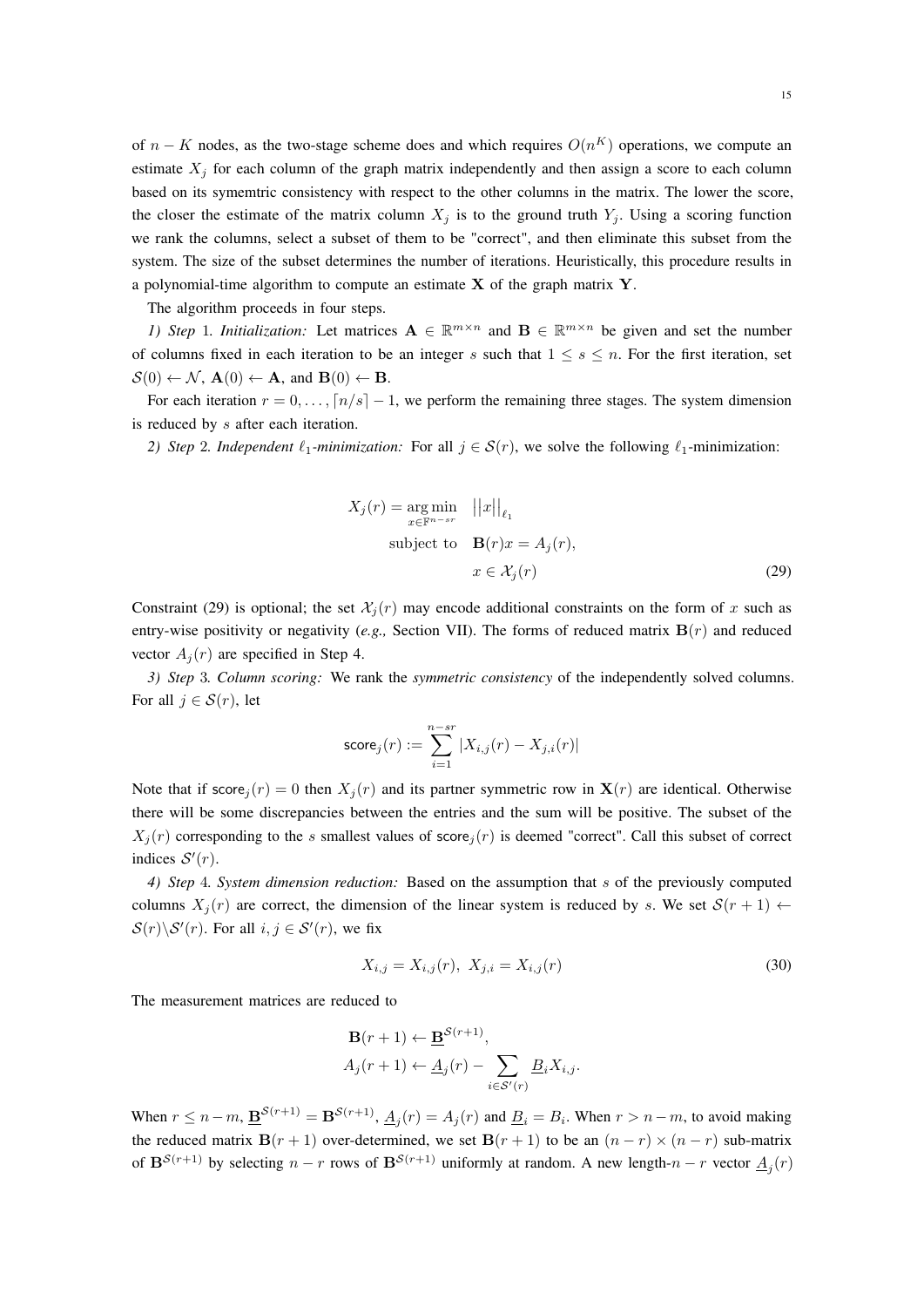is formed by selecting the corresponding entries from  $A_i(r)$ . Once the  $\lfloor n/s \rfloor$  iterations complete, an estimate X is returned using (30). The algorithm requires at most  $\lfloor n/s \rfloor$  iterations and in each iteration, the algorithm solves an  $\ell_1$ -minimization and updates a linear system. Solving an  $\ell_1$ -minimization can be done in polynomial time (*c.f.* [29]). Thus, the heuristic algorithm is a polynomial-time algorithm.

# VII. SIMULATIONS

Experimental results for the heuristic algorithm are given here for both synthetic data and IEEE standard power system test cases. The algorithm was implemented in Matlab; simulated power flow data was generated using Matpower 7.0 [30] and CVX 2.1 [31] with the Gurobi solver [32] was used to solve the sparse optimization subroutine.

## *A. Scalable Topologies and Error Criteria*

We first demonstrate our results using synthetic data and two typical graph ensembles – stars and chains. For both topologies, the graph size was incremented from  $n = 5$  to  $n = 300$  and the number of samples required for accurate recovery of parameters and topology was recorded. For each simulation, we generated a complex-valued random admittance matrix  $\bf{Y}$  as the ground truth. Both the real and imaginary parts of the line impedances of the network were selected uniformly and IID from [−100, 100]. A valid electrical admittance matrix was then constructed using these impedances. The real components of the entries of **B** were distributed IID according to  $\mathcal{N}(1, 1)$  and the imaginary components according to  $\mathcal{N}(0, 1)$ .  $\mathbf{A} = \mathbf{Y} \mathbf{B}$  gave the corresponding complex-valued measurement matrix.

Given data matrices  $A, B$  the algorithm returned an estimate  $X$  of the ground truth  $Y$ . If an entry of X had magnitude  $|X_{i,j}| < \varepsilon$  (where  $\varepsilon = 10^{-5}$  was the error threshold), then the entry was fixed to be 0. Following this, if supp  $(X) = \text{supp}(Y)$  then the topology recovery was deemed exact. The criterion for accurate parameter recovery was  $|Y_{i,j} - X_{i,j}| < \varepsilon$  for all non-zero entries in both matrices. The number of samples  $m$  (averaged over repeated trials) required to meet these criteria was designated as the sample complexity for accurate recovery. The sample complexity trade-off displayed in Figure 1 shows approximately logarithmic dependence on graph size  $n$  for both ensembles.

# *B. IEEE Test Cases*

We also validated the heuristic algorithm on 17 IEEE standard power system test cases ranging from 5 to 200 buses. The procedure for determining sample complexity for accurate recovery was the same as above, but the data generation was more involved.

*1) Power flow data generation:* A sequence of time-varying loads was created by scaling the nominal load values in the test cases by a times series of Bonneville Power Administration's aggregate load on 02/08/2016, 6am to 12pm [33]. For each test case network, we performed the following steps to generate a set of measurements:

- a) Interpolated the aggregate load profile to 6-second intervals, extracted a length- $m$  random consecutive subsequence, and then scaled the real parts of bus power injections by the load factors in the subsequence.
- b) Computed optimal power flow in Matpower for the network at each time step to determine bus voltage phasors.
- c) Added a small amount of Gaussian random noise ( $\sigma^2 = 0.001$ ) to the voltage measurements and generated corresponding current phasor measurements using the known admittance matrix.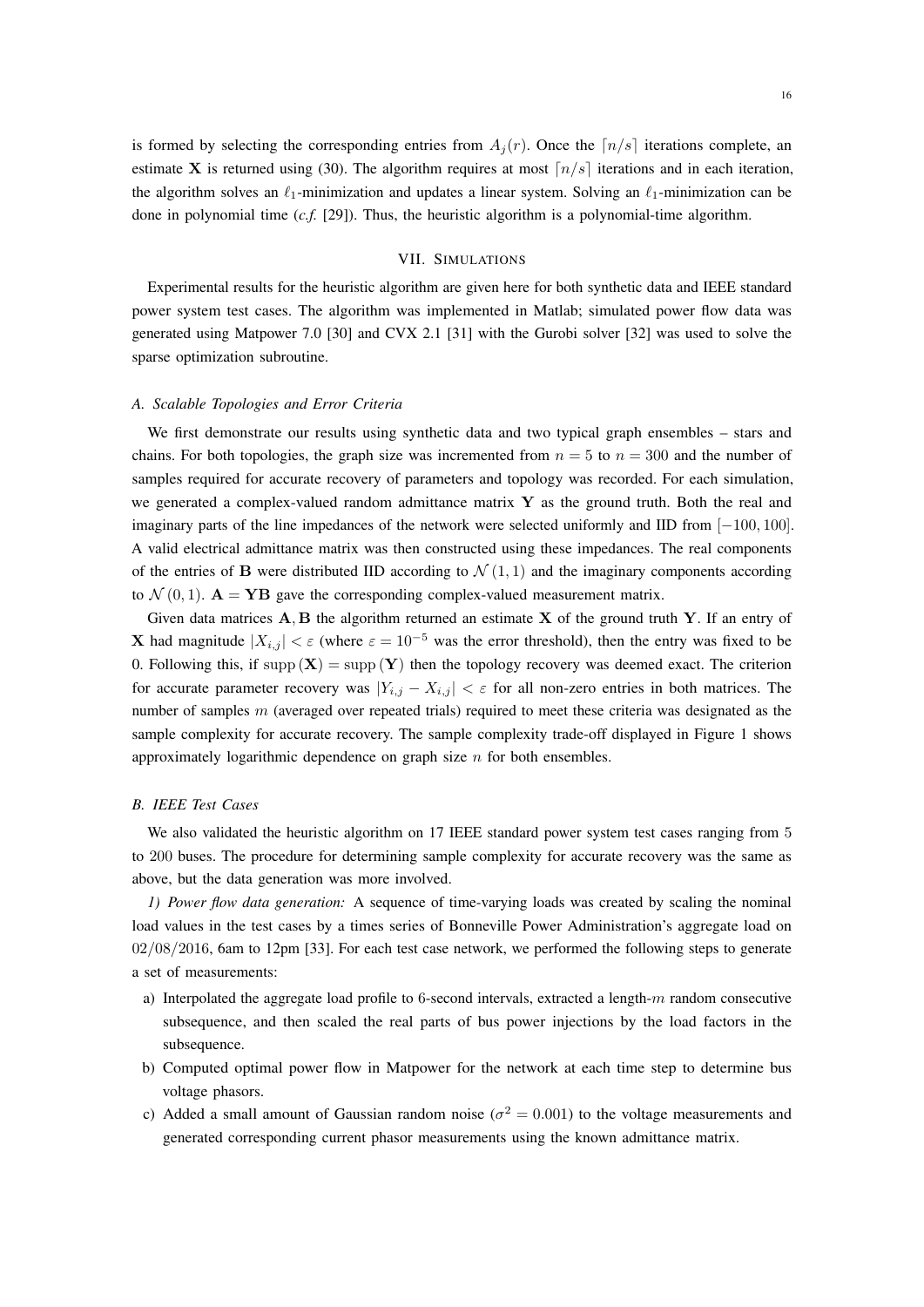

Figure 1. The number of samples required to accurately recover the nodal admittance matrix is shown on the vertical axis. Results were averaged over 20 independent simulations. Star and chain graphs were scaled in size between 5 and 300 nodes. IEEE test cases ranged from 5 to 200 buses. In the latter case, there were no assumptions on the random IID selection of the entries of Y (in contrast to the star/chain networks). Linear and logarithmic (in  $n$ ) reference curves are plotted as dashed lines.

*2) Sample complexity for recovery of IEEE test cases:* Figure 1 shows the sample complexity for accurate recovery of the IEEE test cases. The procedure and criteria for determining the necessary number of samples for accurate recovery of the admittance matrix were the same as for the synthetic data case. Unlike the previous setting, here we have no prior assumptions about the structure of the IEEE networks: networks have both mesh and radial topologies. However, because power system topologies are typically highly sparse, the heuristic algorithm was able to achieve accurate recovery with a comparable (logarithmic) dependence on graph size.

*3) Influence of structure constraints on recovery:* There are structural properties of the nodal admittance matrix for power systems—symmetry, sparsity, and entry-wise positivity/negativity—that we exploit in the heuristic algorithm to improve sample complexity for accurate recovery. The score function score,  $(r)$ rewards symmetric consistency between columns in X; the use of  $\ell_1$ -minimization promotes sparsity in the recovered columns; and the constraint set  $\mathcal{X}_i$  in (29) forces  $\text{Re}(X_{i,j}) \leq 0$ ,  $\text{Im}(X_{i,j}) \geq 0$  for  $i \neq j$  and  $\text{Re}(X_{i,j}) \geq 0$  for  $i = j$ . These entry-wise properties are commonly found in power system admittance matrices. In Figure 2 we show the results of an experiment on the IEEE 30-bus test case that quantify the effects of the structure constraints on the probability of error.

## **REFERENCES**

- [1] J. A. Momoh, R. Adapa, and M. El-Hawary, "A review of selected optimal power flow literature to 1993. i. nonlinear and quadratic programming approaches," *IEEE transactions on power systems*, vol. 14, no. 1, pp. 96–104, 1999.
- [2] S. H. Low, "Convex relaxation of optimal power flow—part i: Formulations and equivalence," *IEEE Transactions on Control of Network Systems*, vol. 1, no. 1, pp. 15–27, 2014.
- [3] Y. Tang, K. Dvijotham, and S. Low, "Real-time optimal power flow," *IEEE Transactions on Smart Grid*, vol. 8, no. 6, pp. 2963–2973, 2017.
- [4] A. Mittal, J. Hazra, N. Jain, V. Goyal, D. P. Seetharam, and Y. Sabharwal, "Real time contingency analysis for power grids," in *European Conference on Parallel Processing*. Springer, 2011, pp. 303–315.
- [5] R. Horta, J. Espinosa, and J. Patiño, "Frequency and voltage control of a power system with information about grid topology," in *Automatic Control (CCAC), 2015 IEEE 2nd Colombian Conference on*. IEEE, 2015, pp. 1–6.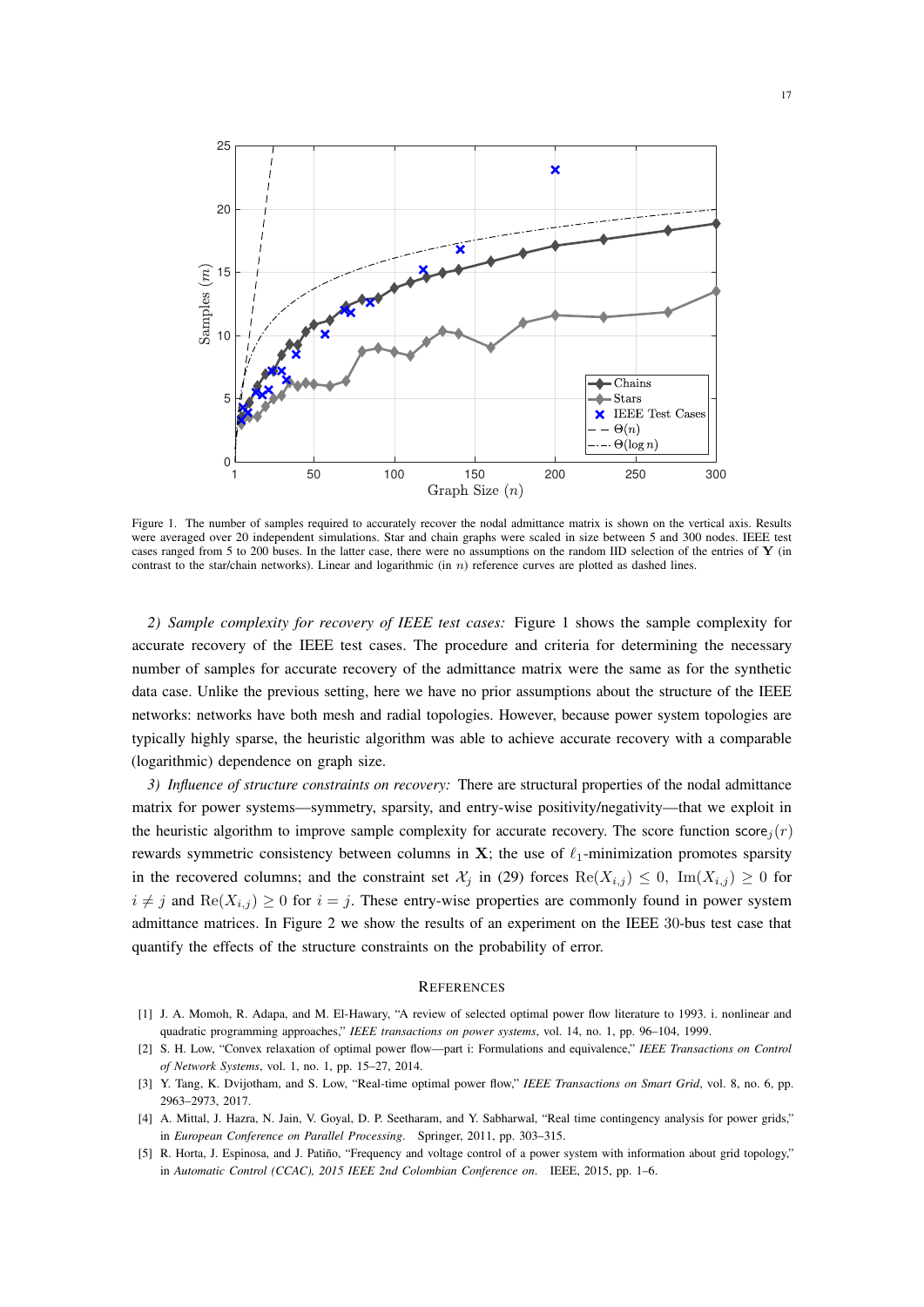

Figure 2. Probability of error for parameter recovery  $\mathbb{P}_{errorPR}$  for the IEEE 30-bus test case is displayed on the vertical axis. Probability is taken over 50 independent simulations. The horizontal axis shows the number of samples used to compute the estimate **X**. The probability of error for independent recovery of each  $X_j$  via  $\ell_1$ -norm minimization (double dashed line) and full rank non-sparse recovery (dot dashed line) are shown for reference. Adding the symmetry score function (second-to-left) improves over the naive column-wise scheme. Adding entry-wise positivity/negativity constraints on the entries of X (left-most curve) reduces sample complexity even further ( $\approx 1/3$  samples needed compared to full rank recovery).

- [6] N. P. Santhanam and M. J. Wainwright, "Information-theoretic limits of selecting binary graphical models in high dimensions." *IEEE Trans. Information Theory*, vol. 58, no. 7, pp. 4117–4134, 2012.
- [7] R. M. Fano and D. Hawkins, "Transmission of information: A statistical theory of communications," *American Journal of Physics*, vol. 29, pp. 793–794, 1961.
- [8] A. Anandkumar, V. Tan, and A. Willsky, "High dimensional structure learning of ising models on sparse random graphs," 2017.
- [9] A. Anandkumar, V. Tan, and A. S. Willsky, "High-dimensional graphical model selection: tractable graph families and necessary conditions," in *Advances in Neural Information Processing Systems*, 2011, pp. 1863–1871.
- [10] A. Ghoshal and J. Honorio, "Information-theoretic limits of bayesian network structure learning," *arXiv preprint arXiv:1601.07460*, 2016.
- [11] S. Aeron, V. Saligrama, and M. Zhao, "Information theoretic bounds for compressed sensing," *IEEE Transactions on Information Theory*, vol. 56, no. 10, pp. 5111–5130, 2010.
- [12] A. Bogdanov, E. Mossel, and S. Vadhan, "The complexity of distinguishing markov random fields," in *Approximation, Randomization and Combinatorial Optimization. Algorithms and Techniques*. Springer, 2008, pp. 331–342.
- [13] C. Chow and C. Liu, "Approximating discrete probability distributions with dependence trees," *IEEE transactions on Information Theory*, vol. 14, no. 3, pp. 462–467, 1968.
- [14] V. Y. Tan, A. Anandkumar, and A. S. Willsky, "Learning gaussian tree models: Analysis of error exponents and extremal structures," *IEEE Transactions on Signal Processing*, vol. 58, no. 5, pp. 2701–2714, 2010.
- [15] Y. Yuan, O. Ardakanian, S. Low, and C. Tomlin, "On the inverse power flow problem," *arXiv preprint arXiv:1610.06631*, 2016.
- [16] E. Candes, M. Rudelson, T. Tao, and R. Vershynin, "Error correction via linear programming," in *Foundations of Computer Science, 2005. FOCS 2005. 46th Annual IEEE Symposium on*. IEEE, 2005, pp. 668–681.
- [17] M. Rudelson and R. Vershynin, "On sparse reconstruction from fourier and gaussian measurements," *Communications on Pure and Applied Mathematics*, vol. 61, no. 8, pp. 1025–1045, 2008.
- [18] M. Babakmehr, M. G. Simões, M. B. Wakin, and F. Harirchi, "Compressive sensing-based topology identification for smart grids," *IEEE Transactions on Industrial Informatics*, vol. 12, no. 2, pp. 532–543, 2016.
- [19] D. Baron, M. B. Wakin, M. F. Duarte, S. Sarvotham, and R. G. Baraniuk, "Distributed compressed sensing," 2005.
- [20] V. Y. Tan and A. S. Willsky, "Sample complexity for topology estimation in networks of lti systems," *IFAC Proceedings Volumes*, vol. 44, no. 1, pp. 9079–9084, 2011.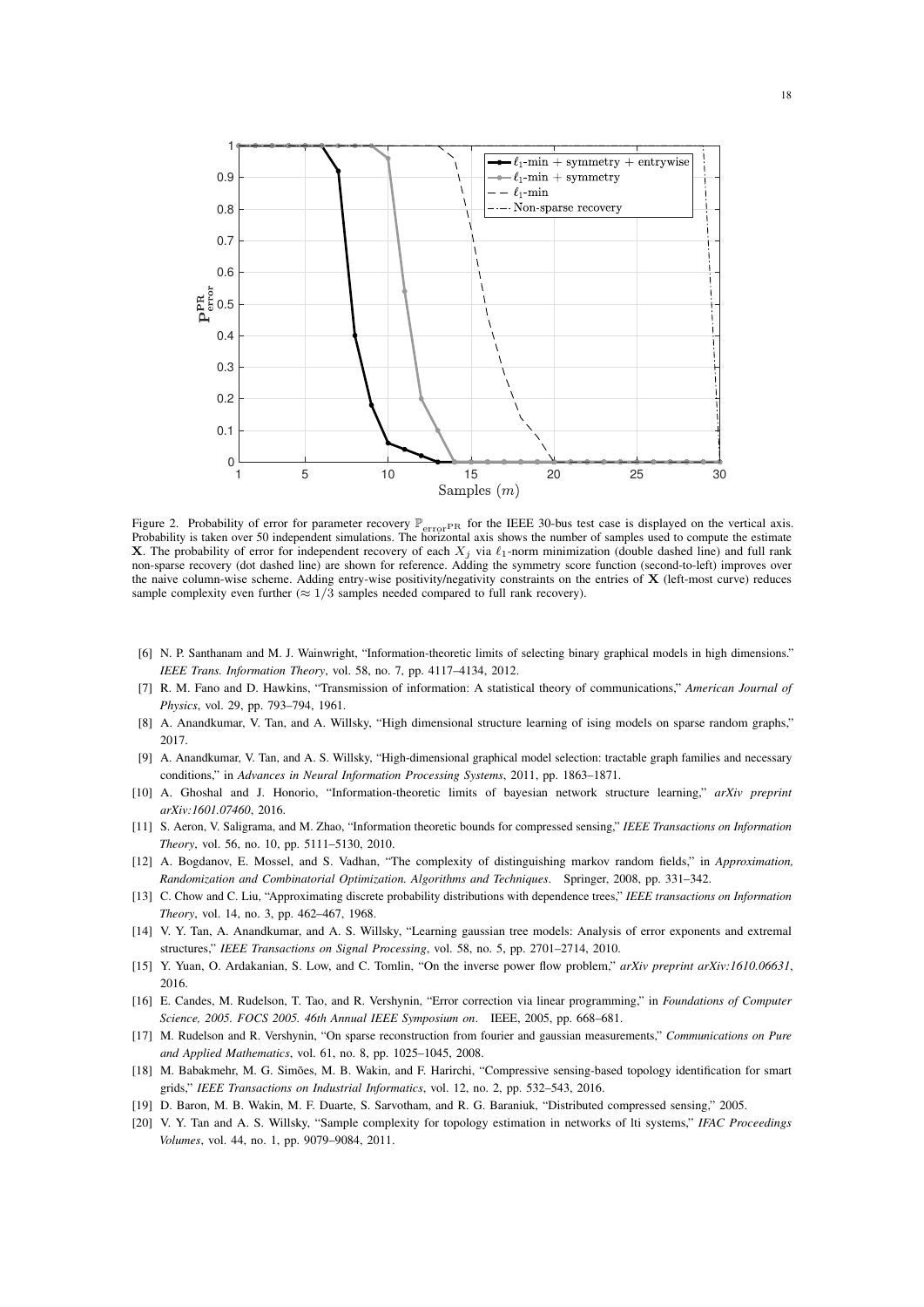- [21] Y. Liao, Y. Weng, M. Wu, and R. Rajagopal, "Distribution grid topology reconstruction: An information theoretic approach," in *North American Power Symposium (NAPS), 2015*. IEEE, 2015, pp. 1–6.
- [22] S. Bolognani, N. Bof, D. Michelotti, R. Muraro, and L. Schenato, "Identification of power distribution network topology via voltage correlation analysis," in *52nd IEEE Conference on Decision and Control*. IEEE, 2013, pp. 1659–1664.
- [23] Y. Sharon, A. M. Annaswamy, A. L. Motto, and A. Chakraborty, "Topology identification in distribution network with limited measurements," in *2012 IEEE PES Innovative Smart Grid Technologies (ISGT)*. IEEE, 2012, pp. 1–6.
- [24] D. Deka, S. Backhaus, and M. Chertkov, "Estimating distribution grid topologies: A graphical learning based approach," in *Power Systems Computation Conference (PSCC), 2016*. IEEE, 2016, pp. 1–7.
- [25] J. Yu, Y. Weng, and R. Rajagopal, "Patopa: A data-driven parameter and topology joint estimation framework in distribution grids," *IEEE Transactions on Power Systems*, 2017.
- [26] D. B. West *et al.*, *Introduction to graph theory*. Prentice hall Upper Saddle River, 2001, vol. 2.
- [27] D. L. Donoho and M. Elad, "Optimally sparse representation in general (nonorthogonal) dictionaries via l1 minimization," *Proceedings of the National Academy of Sciences*, vol. 100, no. 5, pp. 2197–2202, 2003.
- [28] A. Liebenau and N. Wormald, "Asymptotic enumeration of graphs by degree sequence, and the degree sequence of a random graph," *arXiv preprint arXiv:1702.08373*, 2017.
- [29] D. Ge, X. Jiang, and Y. Ye, "A note on the complexity of lp minimization," *Mathematical programming*, vol. 129, no. 2, pp. 285–299, 2011.
- [30] R. D. Zimmerman, C. E. Murillo-Sánchez, and R. J. Thomas, "Matpower: Steady-state operations, planning, and analysis tools for power systems research and education," *IEEE Transactions on power systems*, vol. 26, no. 1, pp. 12–19, 2011.
- [31] I. CVX Research, "CVX: Matlab software for disciplined convex programming, version 2.0," http://cvxr.com/cvx, Aug. 2012.
- [32] L. Gurobi Optimization, "Gurobi optimizer reference manual," 2018. [Online]. Available: http://www.gurobi.com
- [33] Boneville Power Administration, "Bpa: Balancing authority load total wind generation," Oct. 2016. [Online]. Available: https://transmission.bpa.gov/ Business/Operations/Wind/
- [34] H. Kajimoto, "An extension of the prüfer code and assembly of connected graphs from their blocks," *Graphs and Combinatorics*, vol. 19, no. 2, pp. 231–239, 2003.

#### **APPENDIX**

#### *A. Proof of Lemma 4*

*Proof.* Conditioned on  $G \in G(\lambda, K)$  and the assumption  $\sigma_{3\lambda} + 3\sigma_{4\lambda} < 2$ , there are no less than  $n - K$ many columns correctly recovered. The consistency-checking verifies that if the collection of an arbitrary set of nodes S of cardinality  $n - K$  satisfies the symmetry property as the true graph Y must obey. Therefore, any such set S with  $|S| = n - K$  must contain at least  $n - 2K$  many corresponding indexes of the correctly recovered columns. Then if the consistency-checking fails, it is necessary that there exist two distinct length-n vectors Y' and Y<sup>\*</sup> in  $\mathbb{F}^n$  such that Y<sup>\*</sup> is the minimizer of the  $\ell_1$ -minimization (12)-(13) that differs from the correct answer  $Y'$ , *i.e.*,  $Y' \neq Y^*$  where  $A = BY'$  and

$$
Y^* = \underset{Y}{\text{arg min}} \ \left\|Y\right\|_{\ell_1}
$$
  
subject to  $A = \mathbf{B}Y$   

$$
Y \in \mathbb{F}^n
$$

for some  $A \in \mathbb{F}^m$  and furthermore, the vectors Y' and Y<sup>\*</sup> can have at most 2K distinct coordinates,

$$
|\text{supp}\,(Y'-Y^*)| \le 2K.
$$

However, the constraints  $BY' = A$  and  $BY^* = A$  imply that  $B(Y' - Y^*) = 0$ , contradicting to spark(B) > 2K. Therefore,  $n - K$  many columns can be successfully recovered if the decoded solution passes the consistency-checking. Moreover, since  $spark(B) > 2K$  and number of unknown coordinates in each length-K vector  $X_j^{\mathcal{S}^c}$  (for  $j = 1, \ldots, |\mathcal{S}^c|$ ) to be recovered is K, the solution of the system (18) is guaranteed to be unique. Thus, Algorithm 1 always recovers the correct columns  $Y_1, \ldots, Y_N$  conditioned on  $m \geq$  spark(**B**) > 2K.  $\Box$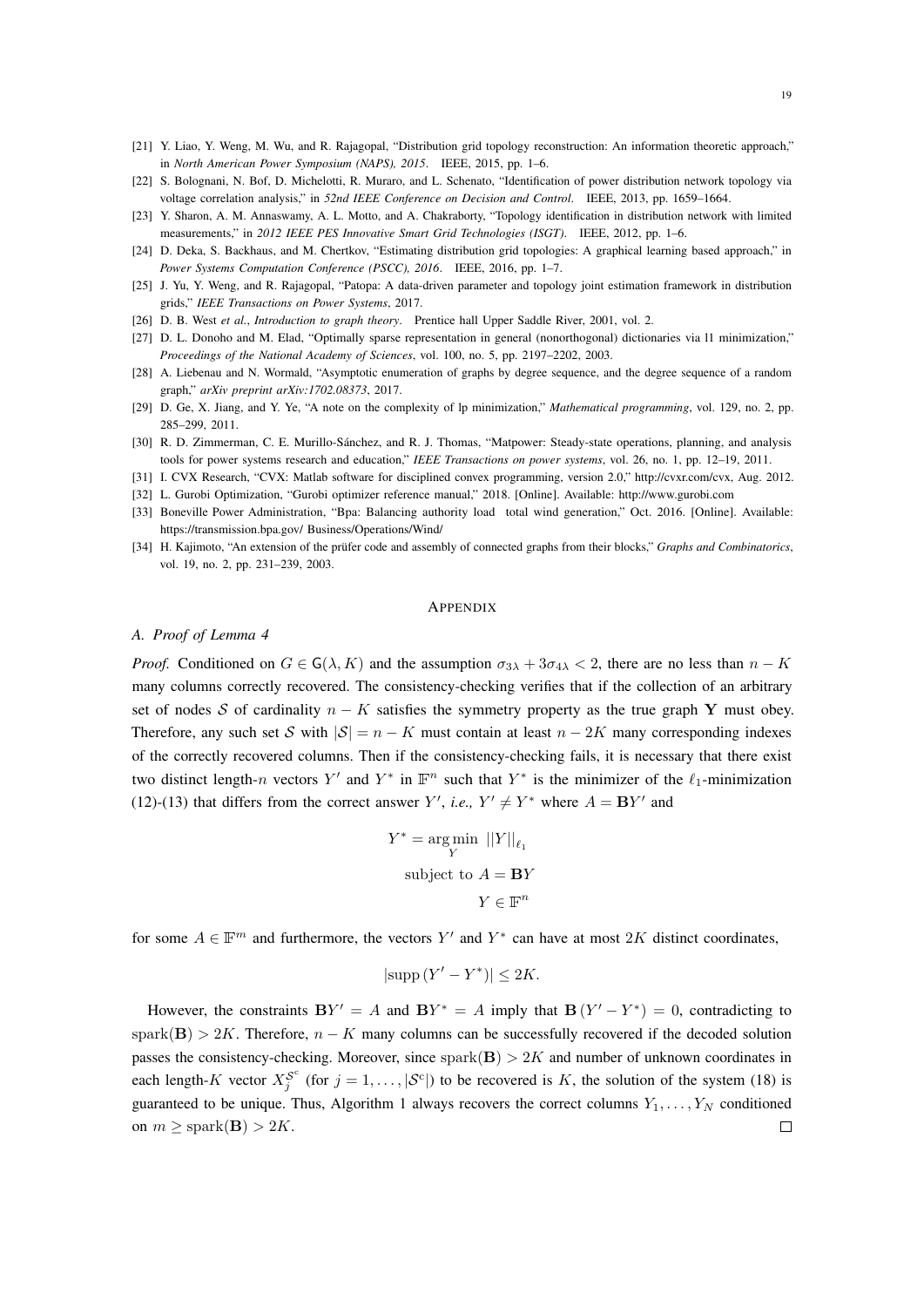# *B. Proof of Lemma 2*

*Proof.* Consider the following function

$$
F(\mathcal{E}) = \sum_{j=1}^{n} f(d_j(G))
$$

where  $d_j(G)$  denotes the degree of the j-th node and

$$
f(d_j(G)) := \begin{cases} 1 & \text{if } d_j(G) > \lambda \\ 0 & \text{otherwise} \end{cases}.
$$

Applying the Markov's inequality,

$$
\mathbb{P}\left(G \in \mathsf{T}_{\mathrm{All}}(\lambda, K)\right) = \mathbb{P}_{\mathcal{U}_{\mathsf{T}_{\mathrm{All}}}}\left(F(\mathcal{E}) \ge K\right) \\
\le \frac{\mathbb{E}_{\mathcal{U}_{\mathsf{T}_{\mathrm{All}}}}\left[F(\mathcal{E})\right]}{K}.\n\tag{31}
$$

Continuing from (31), the expectation  $\mathbb{E}_{\mathcal{U}_{\tau_{All}}}[F(\mathcal{E})]$  can be further expressed and bounded as

$$
\mathbb{E}_{\mathcal{U}_{\mathsf{T}_{\mathrm{All}}}}\left[F(\mathcal{E})\right] = \sum_{j=1}^{n} \mathbb{E}_{\mathcal{U}_{\mathsf{T}_{\mathrm{All}}}}\left[f(d_j(G))\right]
$$
\n
$$
= \sum_{j=1}^{n} \mathbb{P}_{\mathcal{U}_{\mathsf{T}_{\mathrm{All}}}}\left(d_j(G) > \lambda\right). \tag{32}
$$

Since G is chosen uniformly at random from  $T_{All}$ , it is equivalent to selecting its corresponding Prüfer sequence (by choosing  $n - 2$  integers independently and uniformly from the set  $\mathcal{N}$ , *c.f.* [34]) and the number of appearances of each  $j \in \mathcal{N}$  equals to  $d_j(G) - 1$ . Therefore, for any fixed node  $j \in \mathcal{N}$ , the Chernoff bound implies that

$$
\mathbb{P}_{\mathcal{U}_{\mathsf{T}_{\mathrm{All}}}}\left(d_{j}(G) > \lambda\right) \le \exp\left(-(n-2)\mathbb{D}_{\mathrm{KL}}\left(\frac{\lambda}{n-2}\big|\big|\frac{1}{n}\right)\right) \tag{33}
$$

where  $\mathbb{D}_{\text{KL}}(\cdot||\cdot)$  is the Kullback–Leibler divergence and

$$
\mathbb{D}_{\mathrm{KL}}\left(\frac{\lambda}{n-2}\Big|\Big|\frac{1}{n}\right) \ge \frac{\lambda}{n-2}\ln n. \tag{34}
$$

Therefore, substituting (34) this back into (33) and combining (31) and (32),

$$
\mathbb{P}\left(G \in \mathsf{T}_{\mathrm{All}}(\lambda, K)\right) \le \frac{n \exp(-\lambda \ln n)}{K}.
$$

Setting  $K = \ln n$ , since  $\lambda \geq 1$ , the proof is complete.

# *C. Proof of Lemma 3*

*Proof.* For any fixed node  $j \in \mathcal{N}$ , applying the Chernoff bound,

$$
\mathbb{P}_{\mathcal{G}_{\text{ER}}(n,p)}\left(d_j(G) > \lambda\right) \le \exp\left(-n \mathbb{D}_{\text{KL}}\left(\frac{\lambda}{n}||p\right)\right).
$$

Continuing from (31), the expectation  $\mathbb{E}_{\mathcal{G}_{\text{ER}}(n,p)}[F(\mathcal{E})]$  can be further expressed and bounded as

$$
\mathbb{E}_{\mathcal{G}_{\text{ER}}(n,p)}\left[F(\mathcal{E})\right] \le n \cdot \exp\left(-n \mathbb{D}_{\text{KL}}\left(\frac{\lambda}{n}||p\right)\right) \tag{35}
$$

 $\Box$